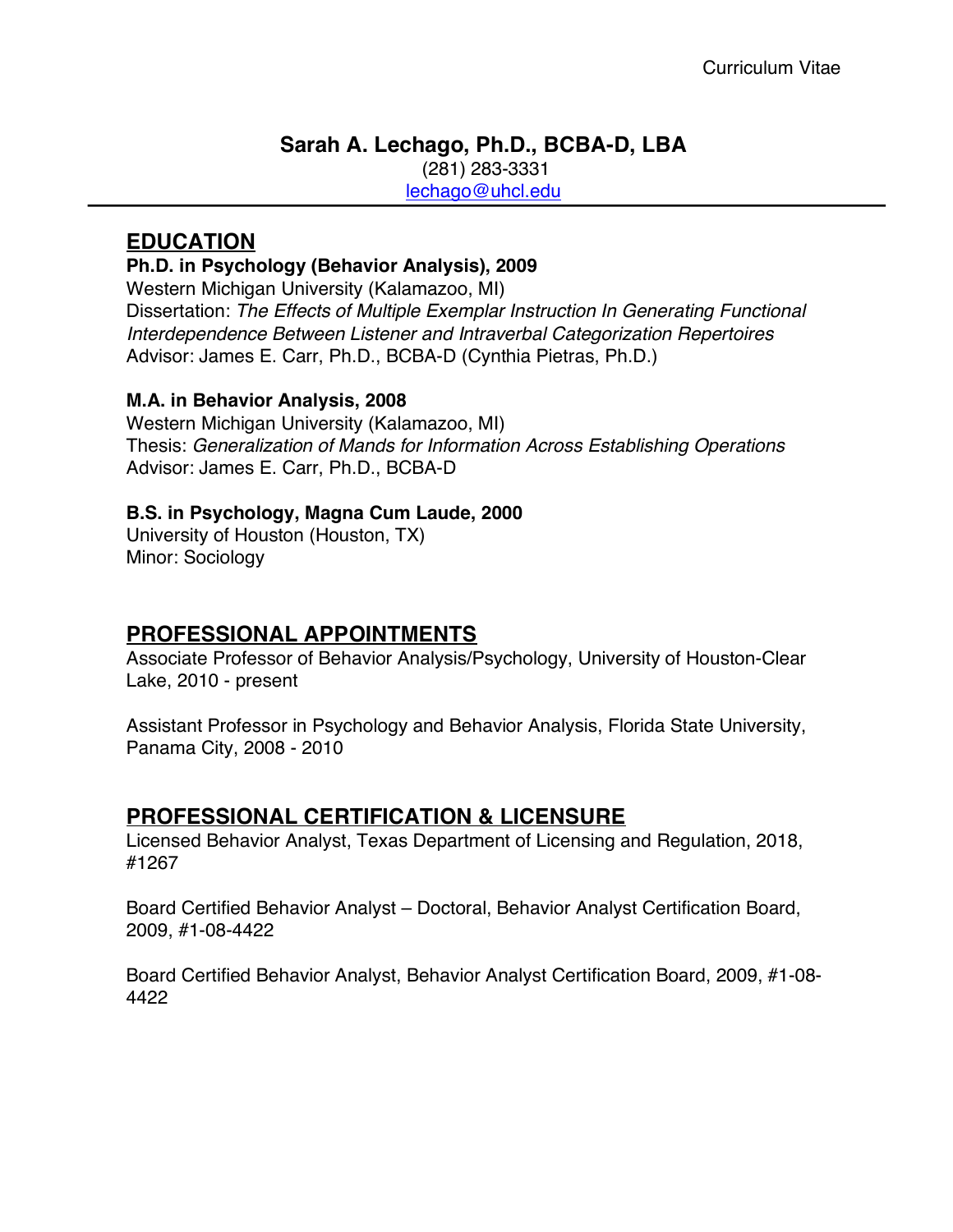# **TEACHING EXPERIENCE**

**Instructor, Personnel Management and Supervision (graduate)**

University of Houston Clear Lake To be introduced in fall semester 2020

### **Instructor, Verbal Behavior (graduate)**

University of Houston Clear Lake January 2018 – present

**Instructor, Experimental Analysis of Behavior: Special Topics (graduate)**

University of Houston Clear Lake August 2015 – present

### **Instructor, Conceptual Issues In Behavior Analysis (graduate)**

University of Houston Clear Lake August 2012 – present

**Instructor, Learning Principles (undergraduate – online course)** University of Houston Clear Lake August 2011 – December 2011 January 2018 – May 2018

**Instructor, Social Sciences Research Techniques (undergraduate)** University of Houston Clear Lake January 2011 – May 2018

## **Instructor, Learning Principles (graduate)**

University of Houston Clear Lake August 2010 - present

**Instructor, Conditioning and Learning (undergraduate)**

Florida State University April 2009 – July 2010

## **Instructor, Child Psychology (undergraduate)**

Florida State University April 2009 – July 2010

## **Instructor, Current Topics in Applied Behavior Analysis (undergraduate)**

Florida State University January 2009 – May 2010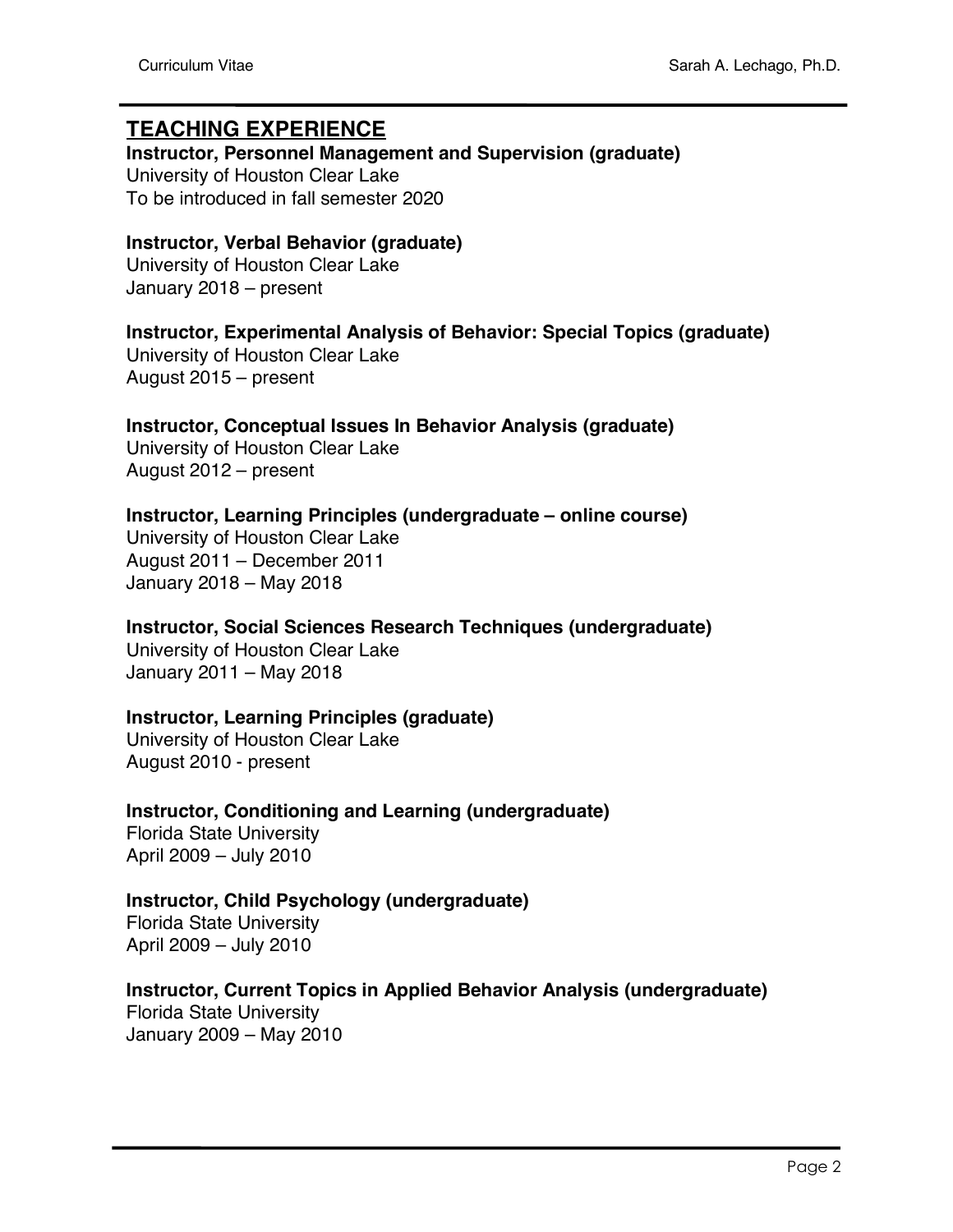# **Instructor, Applied Behavior Analysis in Education and Performance Management (graduate)** Florida State University

January 2009 – May 2010

### **Instructor, Research Methods (undergraduate)**

Florida State University August 2008 – December 2009

**Instructor, Principles of Behavior Analysis (graduate)**

Florida State University August 2008 – December 2009

**Instructor, Treatments in Autism (undergraduate) Directed Individual Study** Florida State University August 2008- July 2010

## **Instructor, Applied Behavior Analysis in Developmental Disabilities (undergraduate)** Western Michigan University

January 2008 – April 2008

### **Coordinator, Introductory Psychology System**

(300 students/class – 5 classes per semester) Western Michigan University August 2007 – April 2008

**Instructor, Concepts and Principles of Behavior Analysis (lecture - undergraduate)** Western Michigan University January 2007 – April 2007

**Instructor, Concepts and Principles of Behavior Analysis (rat laboratory – undergraduate)** Western Michigan University August 2005 – December 2006 (3 sections)

### **Instructor, Autism Pre-Service – The Behavioral Approach to Treatment**

Mental Health Mental Retardation Authority, MR Division, Infants Program, Early Childhood Intervention (Houston, TX) November 2000 - July 2004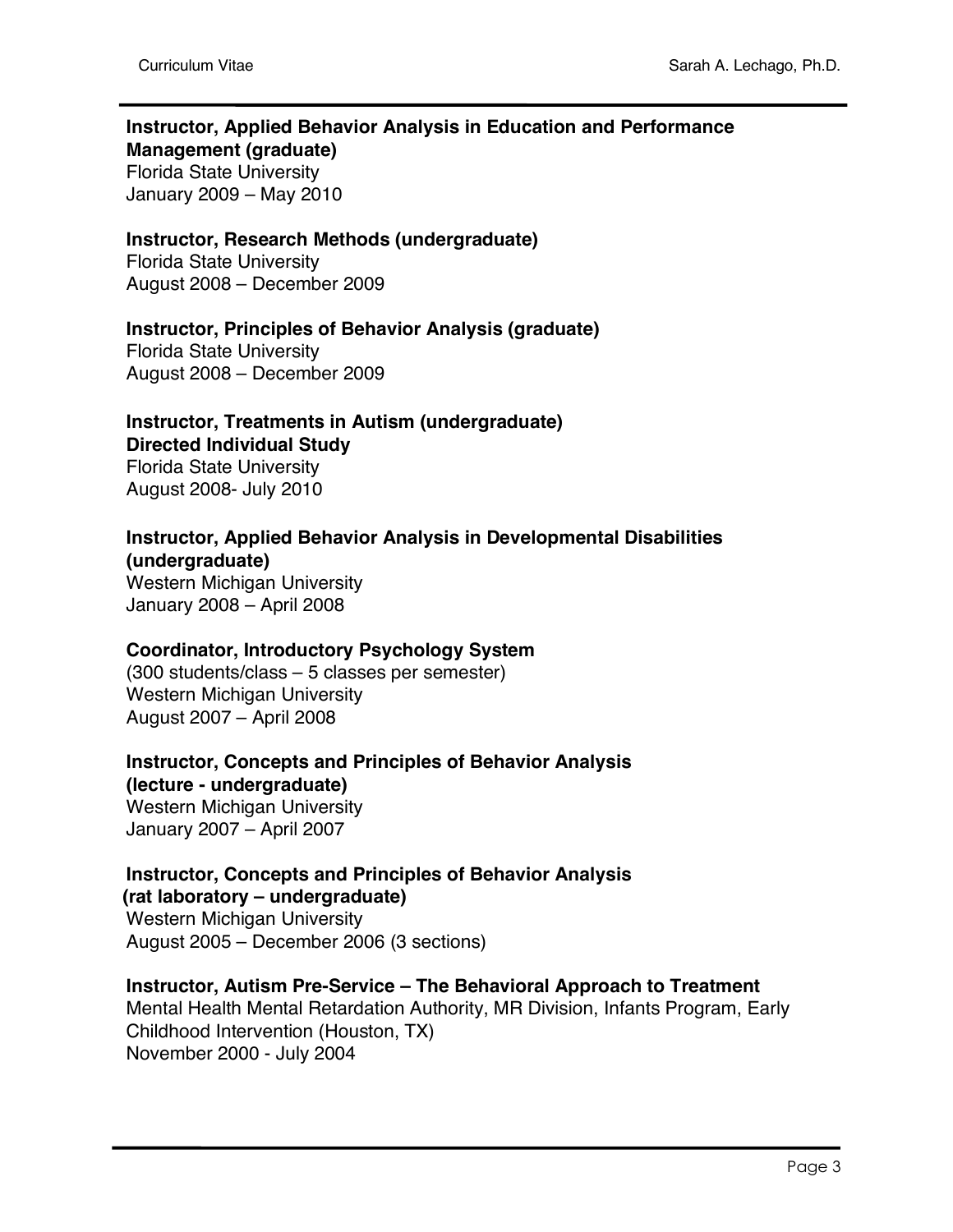# **PUBLICATIONS**

- **Lechago, S.A.** (published early view, June 2019). A comment on Edwards, Lotfizadeh, and Poling (2019) on motivating operations and stimulus control. *Journal of Experimental Analysis of Behavior*. **(invited)**
- **Lechago, S.A.** (accepted for publication, March 2019) Chapter title **(invited)**: Verbal Behavior *Wiley-Blackwell's Encyclopedia of Child and Adolescent Development* Child Development Section
- Wu, W., **& Lechago, S.A**. (2019). Comparison of mand training to tact and intraverbal training strategies to teach a foreign language. *Journal of Applied Behavior Analysis, 9999*, 1-15. (early view online).
- **Lechago, S.A.,** Jackson, R., & Oda, F. (2017) An annotated bibliography of verbal behavior scholarship published outside of *The Analysis of Verbal Behavior*: 2016. *The Analysis of Verbal Behavior.*
- **Lechago, S.A.,** & Phillips, L.A. (2016). An annotated bibliography of verbal behavior scholarship published outside of *The Analysis of Verbal Behavior*: 2015. *The Analysis of Verbal Behavior, 32, 60-68.*
- Bao, S., Sweatt, K.T., **Lechago, S.A.**, & Antal, S. (2017). The effects of receptive and expressive instructional sequences on varied conditional discriminations. *Journal of Applied Behavior Analysis.*
- Pantermuehl, R.M., & **Lechago, S.A.** (2015). A comparison between real-time remote supervision and in vivo supervision techniques in training direct care staff. *Behavior Analysis in Practice.* DOI 10.1007/s40617-015-0059-y
- Carr, J. E., Nosik, M. R., **Lechago,** S. A., & Phillips. L. (2015). An annotated bibliography of verbal behavior scholarship published outside of *The Analysis of Verbal Behavior*: 2014. *The Analysis of Verbal Behavior, 31*, 3-9.
- **Lechago, S.A.,** Carr., J.E., Kisamore, A., & Grow, L.L. (2015). The effects of multiple exemplar instruction on the relation between listener and intraverbal categorization repertoires. *The Analysis of Verbal Behavior, 31*, 76-95.
- **Lechago, S.A.,** & Low, A. I. (2015*).* A review of the mand-for information training research literature. *International Journal of Behavior Analysis & Autism Spectrum Disorders,1*, 35-54.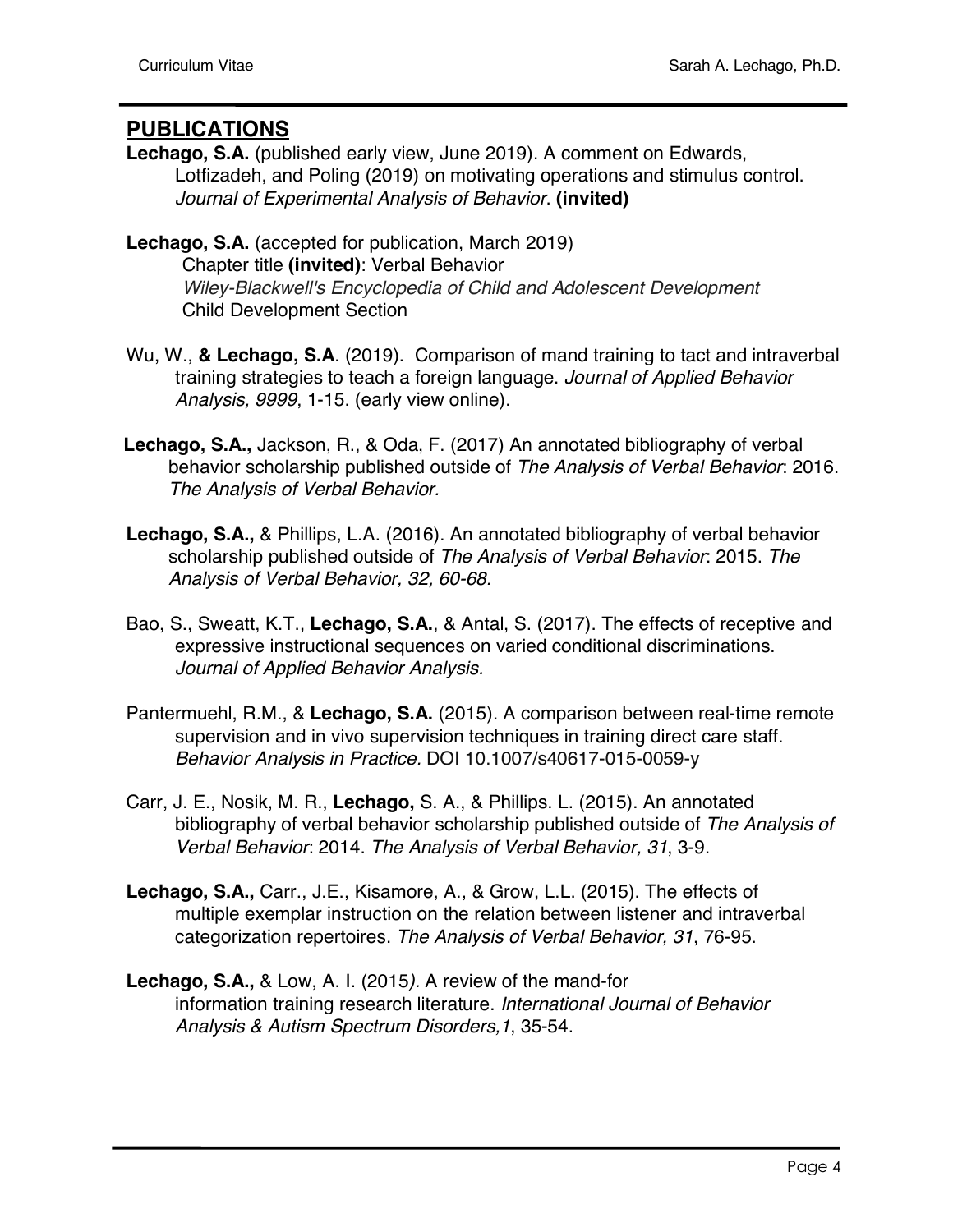- Jones, J., Lerman, D. C., & **Lechago, S.A.** (2014). The assessment of generalization and stimulus control in social skills training for children with autism. *Journal of Applied Behavior Analysis, 46*, 1-14.
- **Lechago, S.A.**, Howell, A., Caccavale, M.N., & Peterson, C. W. (2013). Teaching children with autism two response topographies for the "How?" mand for information. *Journal of Applied Behavior Analysis, 46*, 1-11.
- **Lechago, S.A.**, Carr, J.E., Grow, L.L., Love, J.R., & Almason, S. M. (2010). Mands for information generalize across establishing operations. *Journal of Applied Behavior Analysis, 43*, 381-395.
- **Lechago, S.A.**, Love, J. R., & Carr, J. E. (2009). Recommendations for recruiting and managing undergraduate research assistants. *The Behavior Therapist, 32*, 120- 122.
- **Lechago, S.A.,** & Carr, J. E. (2008). Recommendations for reporting independent variables in outcome studies of early and intensive behavioral intervention for autism. *Behavior Modification, 32*, 489-503.
- Petursdottir, A. I., Carr, J. E., **Lechago, S.A.,** & Almason, S. M. (2008). An evaluation of intraverbal training and listener training for teaching categorization skills. *Journal of Applied Behavior Analysis, 41*, 53-68.

## **CONTRIBUTIONS TO PUBLICATIONS (ACKNOWLEDGEMENTS)**

- Virues-Ortega, J., Martin, N., Schnerch, G., Garcia, J., & Mellichamp, F. (2015). A General methodology for the translation of behavioral terms into vernacular languages. *Behavior Analyst, 38*, 127-135.
- Virues-Ortega, J. (2014). English-Spanish glossary of behavioral terms Glosario Inglés-Español de términos conductuales. ABA España. Published on the BACB website.
- Grow, L.L., & Kodak, T. (2010). Recent research on emergent verbal behavior: Clinical applications and future directions. *Journal of Applied Behavior Analysis, 43*, 775-778.

# **RESEARCH IN PROGRESS**

## *Submitted for publication:*

Scott, J., & **Lechago, S.A.** Using a matching-to-sample procedure to increase recall in an older adult with dementia.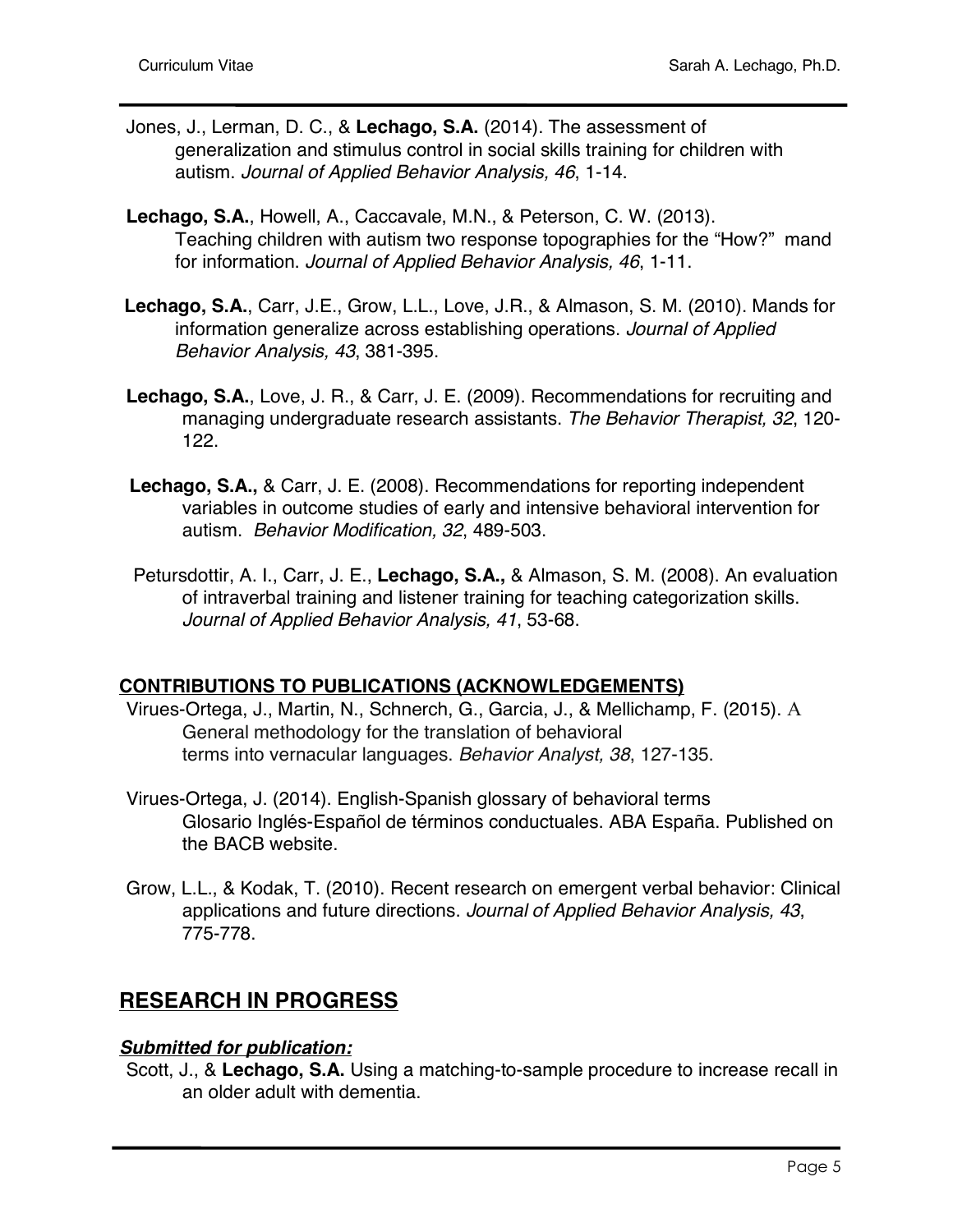## *Data Collection:*

- Luna, E., & **Lechago, S.A.** Assessing the effects of naturalistic RIRD targets on decreasing vocal stereotypy and increasing functional language.
- Preisler, R., & **Lechago, S.A.** The effects of multiple exemplar instruction (MEI) in producing functional interdependence between yes/no mands and tacts.
- Emery, J., Fletcher, V., Oda, F., & **Lechago, S.A.** Teaching the "Why?" mand for information to children with autism.
- Cowan, T., & **Lechago, S.A**. Assessing the effects of behavioral skills training using telehealth technology to provide clinical training to caregivers.
- Wright, D., & Lechago, S.A. Manipulation of Antecedent Variables to Increase Variability of Mand Frames
- Bao, S., Soliz, S., & **Lechago, S.A.** The effects of echoic responding during receptive training in teaching feature, function, and class to children with autism.
- Romo, C., & **Lechago, S.A**. The effects of English and Spanish instructional training sequences and language preference on the acquisition of conditional discriminations in children with autism spectrum disorder.
- Reece, J., Cowan, L., & **Lechago, S.A.** The effects of textual and verbal prompts on the self-evaluation and clinical performance of graduate therapists during caregiver training sessions.
- Smothermon, S., King, A., & **Lechago, S.A.,** Dawson, D., & Jackson, R. Teaching children with autism to talk about private events.

# *Protocol development & manuscripts in preparation:*

- King, A., & **Lechago, S.A.** Using joint control training to teach receptive identification with adjectives to children with autism.
- Som, P., & **Lechago, S.A**. Establishing stimulus control to teach heteronyms to individuals with autism and second language learners.
- Reyes, L., & **Lechago, S.A.** Teaching mands for information to children with autism using a picture exchange system of communication.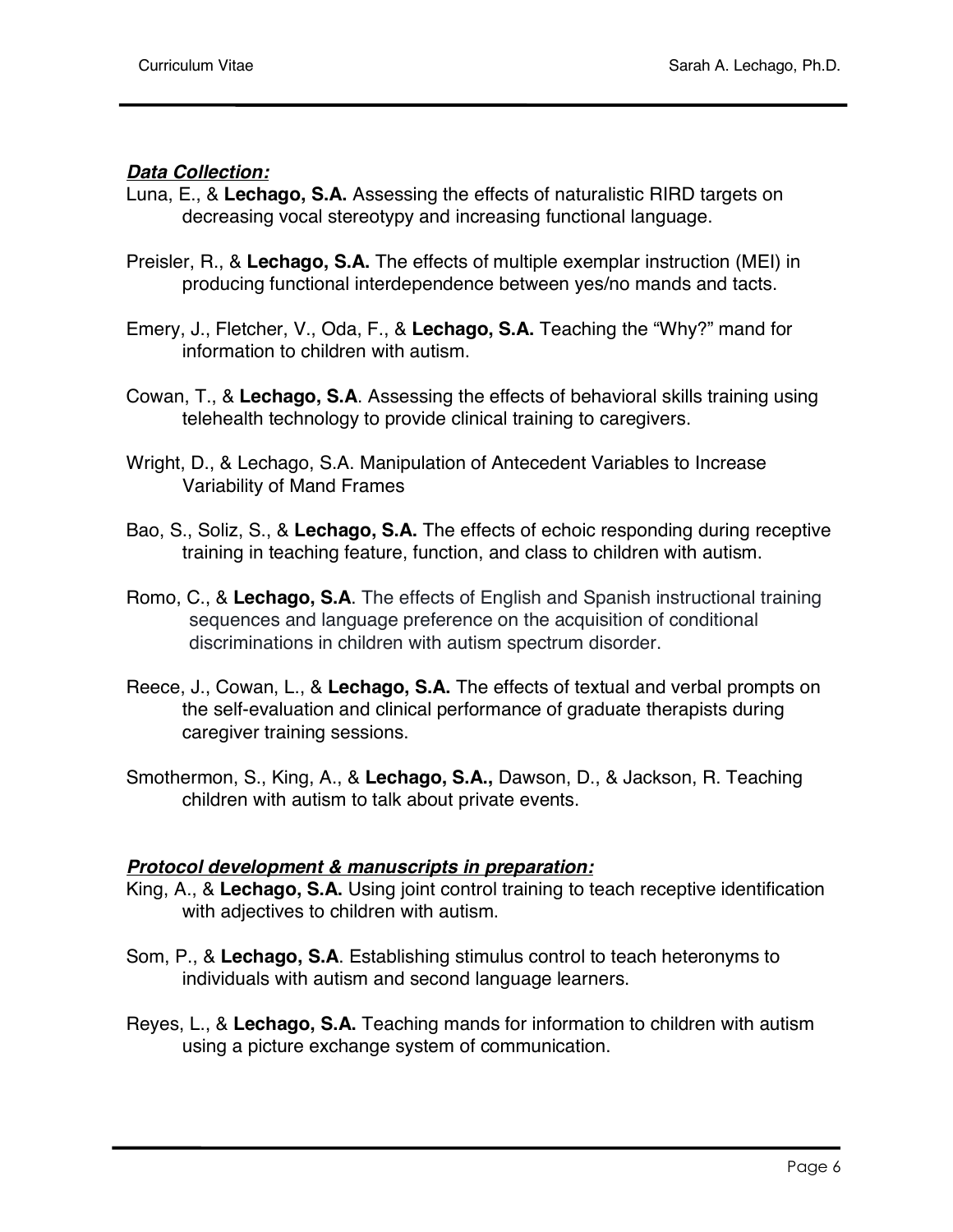- Oda, F., & **Lechago, S.A.** The effects of audience gender on gender biased verbal behavior and self-editing.
- Vosters, M., Hoffman, R., Fritz, J., & **Lechago, S.A**. Connecting the Dots: Evaluation of a short-term caregiver clinical training model.
- Sweatt, K. T., Custer, T., Brittany, Z., & **Lechago, S.A.** Transferring stimulus control in teaching mands to older adults with dementia.

Baker, J., & **Lechago, S.A.** Verbal behavior and gerontology.

# **PROFESSIONAL PRESENTATIONS**

### **Invited Presentations**

\*Midwest Association for Behavior Analysis (MABA) Conference (October, 2020) Presentation on Verbal Behavior

\*Association for Behavior Analysis International (ABAI) Conference (May, 2020) Panelist: Strategies for being an effective supervisee and supervisor

\*California Association for Behavior Analysis (CalABA) Conference (March, 2020). Two invitations

Panelist: Inclusivity and Diversity (invited by: Sarah Trautman-Eslinger) Presenter for Verbal Behavior track (invited by: Caio Miguel)

\*Texas Association for Behavior Analysis (TxABA) Conference (April, 2020) Topic: Women's issues and feminism in behavior analysis

Afeto – 3rd annual conference (August, 2019) (Recife, Brazil) Title: Mands for information

Association for Behavior Analysis International (ABAI) Conference (May, 2019) Panelist: Strategies for Empowering Women: Overcoming Gender Inequality, and Managing Professional and Personal Life

Four Corners ABA Conference (March 29 & 30, 2019) (Sante Fe, NM) Title: Teaching Verbal Behavior

Thompson Center for Autism Conference (October 25 & 26, 2018) (St. Louis, MU) Title: Employing evidence based procedures to teach mands for information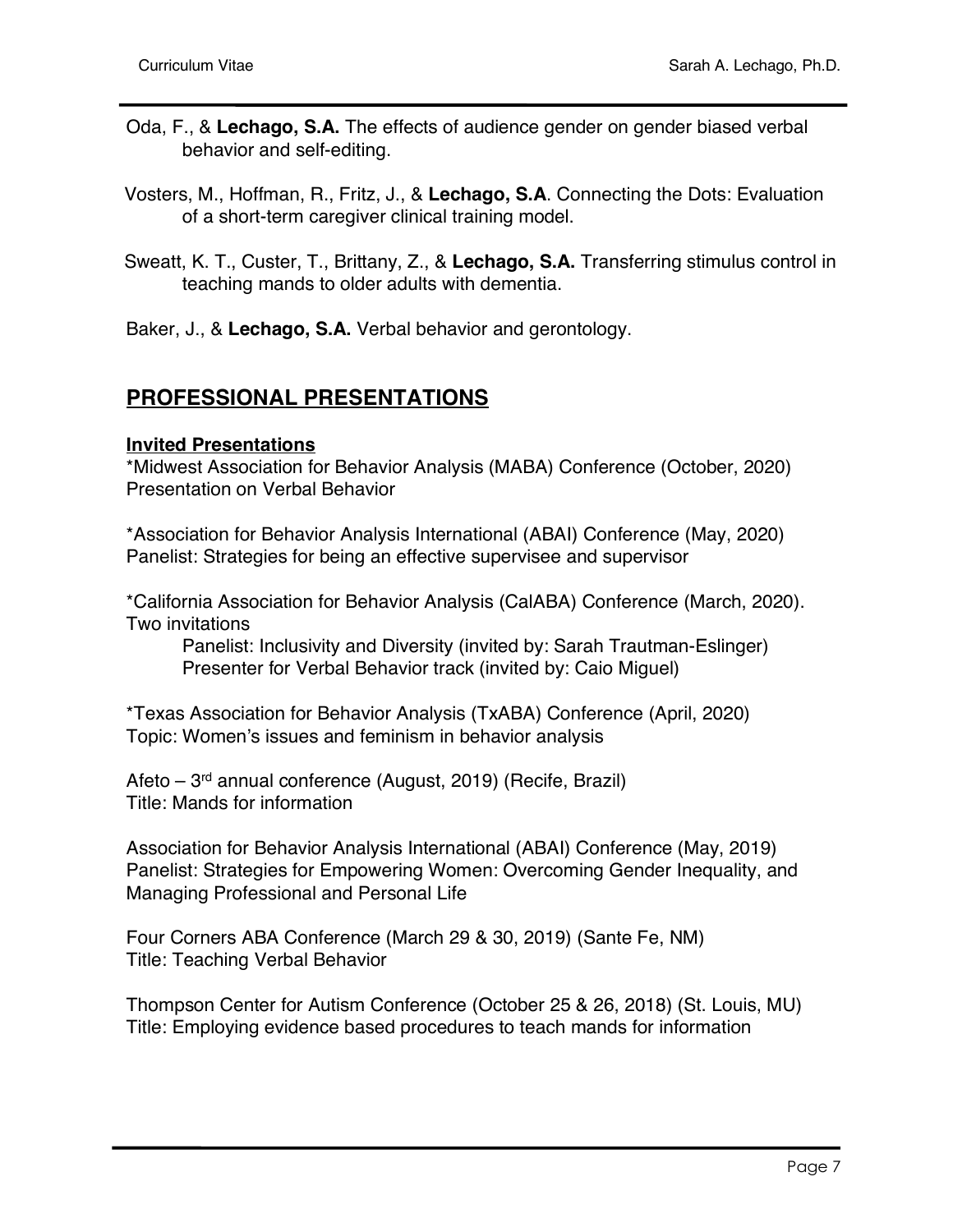Heartland Association for Behavior Analysis (HLABA) Virtual Speaker Series (February 15, 2018) Title: Comparing instructional sequences in teaching feature, function, and class

University of Wisconsin-Milwaukee (Milwaukee, WI) (November 17, 2017) Association for Students in Behavior Analysis (ASBA) Title: Mands for information Presentation on for the Association for Students in Behavior Analysis (ASBA) colloquium

Garden Academy (virtual presentation) (West Orange, NJ) (September 11, 2017) Title: Teaching Mands for Information Presentation to director, trainers, and staff at Garden Academy

Caldwell University (Caldwell, NJ) (April 21, 2017) Title: *Mands and Mands for information* Presentation to PhD and Master's students, faculty, and teachers at Caldwell **University** 

Engage Behavioral Health (remote presentation) (Tampa, FL) (October 24, 2016) Title: Teaching Mands for Information Presentation to BCBAs, RBTs, BCaBAs

Lonestar LEND (Leadership Education in Autism and Other Neurodevelopmental Disabilities) UT School of Nursing (Houston, TX) Presentation to faculty on Verbal Behavior Friday, September 3, 2016

National Autism Conference (State College, Pennsylvania) (August 3rd, 2016) Title: *Emergent Verbal Behavior*

Lonestar LEND (Leadership Education in Autism and Other Neurodevelopmental Disabilities) UT School of Nursing (Houston, TX) Presentation to faculty on Verbal Behavior Friday, February 12, 2016

University of Houston Main Campus (Houston, TX) Developmental Cognitive Neuroscience program Brown Bag Lecture series (December 11<sup>th</sup>, 2015) Presentation on Behavior Analytic approaches to language

Texas Association for Behavior Analysis Regional (TxABA) Conference (Houston, TX) (February, 2015) Basic and Applied Research Track (BART) Title: *Emergent Verbal Behavior*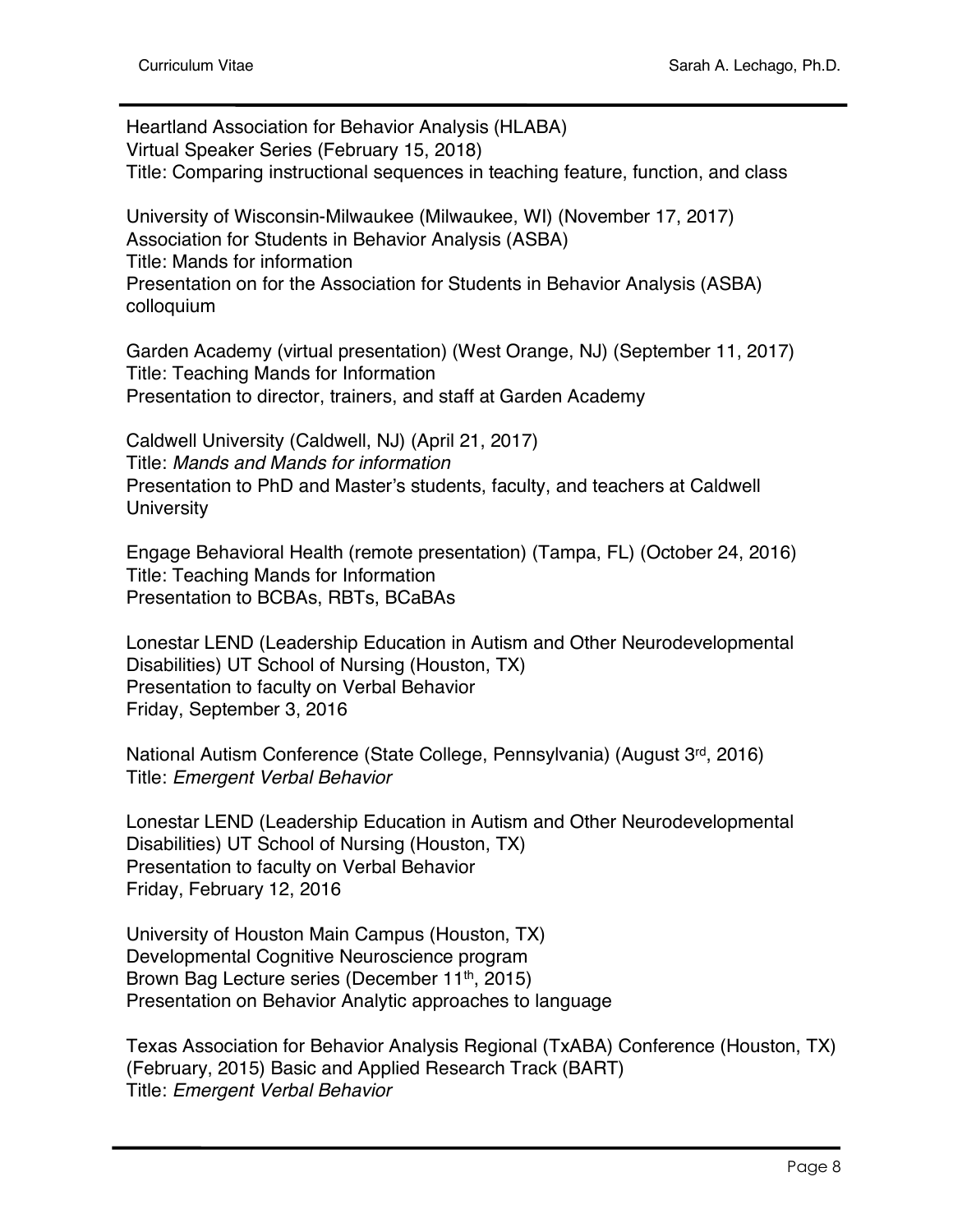Laredo Autism Conference (Laredo, TX) (January, 2015) Host Organization: Families for Autism Support and Awareness Title: *Teaching Mands and Mands for Information*

**Keynote Speaker:** Lake Area Mental and Behavioral Health Conference (October, 2014) McNeese University (Lake Charles, LA) Title: *Emergent Responding: Getting More Bang for Your Buck*

Texas Children's Hospital/Baylor College of Medicine (Houston, TX) (April, 2014) Developmental Pediatric Conference - presentation for pediatric physicians Title: *Teaching language to children diagnosed with autism*

McNeese University (Lake Charles, LA) (November, 2013) Presentation to Behavior Analysis masters students and faculty Title: *Teaching mands for information*

Texana Behavioral Healthcare & Developmental Disabilities Services (Houston, TX) (October, 2013) 2 presentations for staff and BCBA therapists Titles: 1) *Teaching mands* and *2) Teaching mands for information* 

UHCL: Psi Chi Student Organization (Houston, TX) (September, 2013) Presentation to student members of Psi Chi Title: *Introduction to ABA and overview of the UHCL CADD-Verbal Behavior Clinic, and the Verbal Behavior Research Lab (VBRL)*

National Autism Conference (State College, Pennsylvania) (July, 2013) Title: *Mand training for individuals with autism: A review of the literature and some recommendations for practice*

ESPCA: Autism conference (Universidade Federal de São Carlos - São Carlos, Brazil)(January, 2012) Title: *Teaching children with autism two response topographies for the "How?" mand for information*

Emerald Coast Association for Behavior Analysis (ECABA) (Panama City Beach, Florida) (2009) Title: *Motivating operations in clinical and educational settings*

## **Symposium Presentations**

Association for Behavior Analysis International (ABAI) Conference 2019 *Title: The Effects of Textual and Verbal Prompts on the Self-Evaluation Skills and Clinical Performance of Graduate-Level Therapists*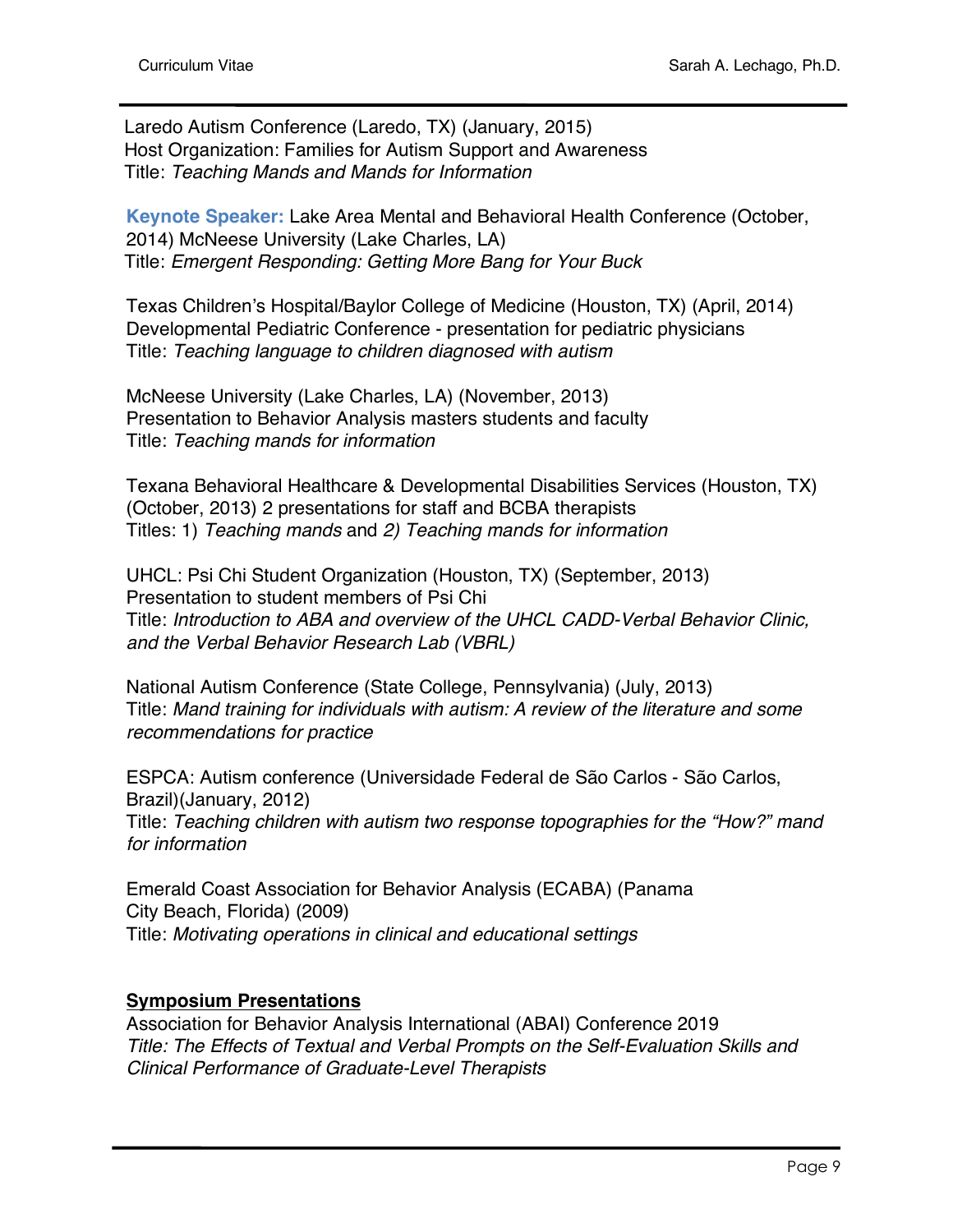Texas Association for Behavior Analysis (TxABA) Conference (March, 2019) Topic: *Increasing Ally Self-Awareness and Advocating for Inclusion Panel organizer and moderator*

Association for Behavior Analysis International (ABAI) Conference 2018 *Discussant presentation*

Symposium: Managing Generative Processes in the Development of Early Verbal Behavior Repertoires

Association for Behavior Analysis International (ABAI) Conference 2018 *Title: Teaching Children With Autism Spectrum Disorder to Talk About Private Events*

Association for Behavior Analysis International (ABAI) Conference 2017 Title: *Teaching the "Why?" Mand for Information to Children With Autism Spectrum Disorder*

Berkshire Association for Behavior Analysis and Therapy (BABAT) 2016 Title: *Comparison of Mand Training and Other Strategies to Teach Foreign Language*

Association for Behavior Analysis International (ABAI) Conference 2016 Title: *Comparison of Mand Training and Other Strategies to Teach Foreign Language*

Association for Behavior Analysis International (ABAI) Conference 2016 Title: *Transferring Stimulus Control in Teaching Mands to Older Adults With Dementia*

Association for Behavior Analysis International (ABAI) Conference 2015 Title: *Using Stimulus Equivalence to Teach Face and Relationship Recognition to Older Adults with Dementia*

Association for Behavior Analysis International (ABAI) Conference 2015 Title: *Teaching Children with Autism to Derive Rules*

Association for Behavior Analysis International (ABAI) Conference 2015 Title: *Successive and Simultaneous Tact Preparations on the Acquisition of Speaker and Listener Responding*

Association for Behavior Analysis International (ABAI) Conference 2015 Title: *The Effects of Receptive and Expressive Sequencing on the Acquisition of Feature, Function, and Class*

Association for Behavior Analysis International (ABAI) Conference 2015 *Discussant presentation* Symposium: *Improving Autism Procedures*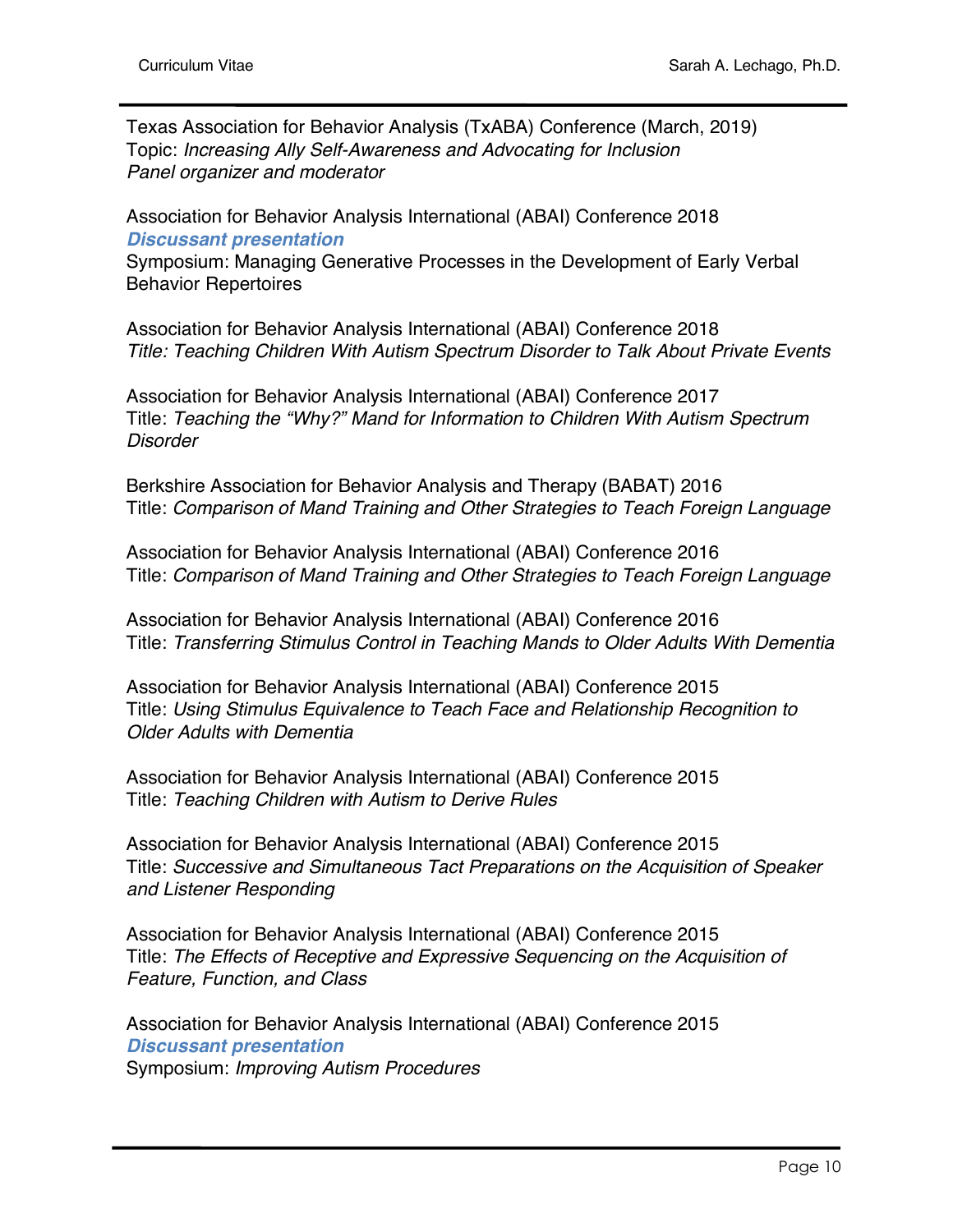*Communication*

Association for Behavior Analysis International (ABAI) Conference 2014 Title: *Increasing Variability of Response Greetings of Children with Autism Using Lag Schedules of Reinforcement*

Association for Behavior Analysis International (ABAI) Conference 2014 *Discussant presentation* Symposium: *Response Modalities in Early Mand Training and Prerequisites for Vocal* 

Association for Behavior Analysis International (ABAI) Conference 2014 *Discussant presentation Student Poster Exhibition on Verbal Behavior*

Emily G. Sutter UHCL Symposium (April, 2014) Current Issues in Mental Health and Health Psychology *Mand training for individuals with autism: A review of the literature and some recommendations for practice*

Association for Behavior Analysis International (ABAI) Conference 2013 Title: *The effects of contriving the relevant establishing operation when teaching the "What?" mand for information*

Association for Behavior Analysis International (ABAI) Conference 2013 Title: *Assessment of generalization and stimulus control when teaching social responses to children with autism*

Association for Behavior Analysis International (ABAI) Conference 2013 *Discussant presentation* Symposium: *Applications of Skinner's analysis of verbal behavior to older adults*

Association for Behavior Analysis International (ABAI) Conference 2012 *Discussant presentation*

Symposium: *Recent research on emergent verbal behavior in children with autism and other developmental disabilities*

University of Houston Clear Lake Center for Autism and Developmental Disabilities, Speaker Series (2012) Title: *Functional communication training using the Picture Exchange Communication System (PECS)*

Texas Autism Research & Resource Center Regional Conference 2012 Title: *Teaching children with autism two response topographies for the "How?" mand for information*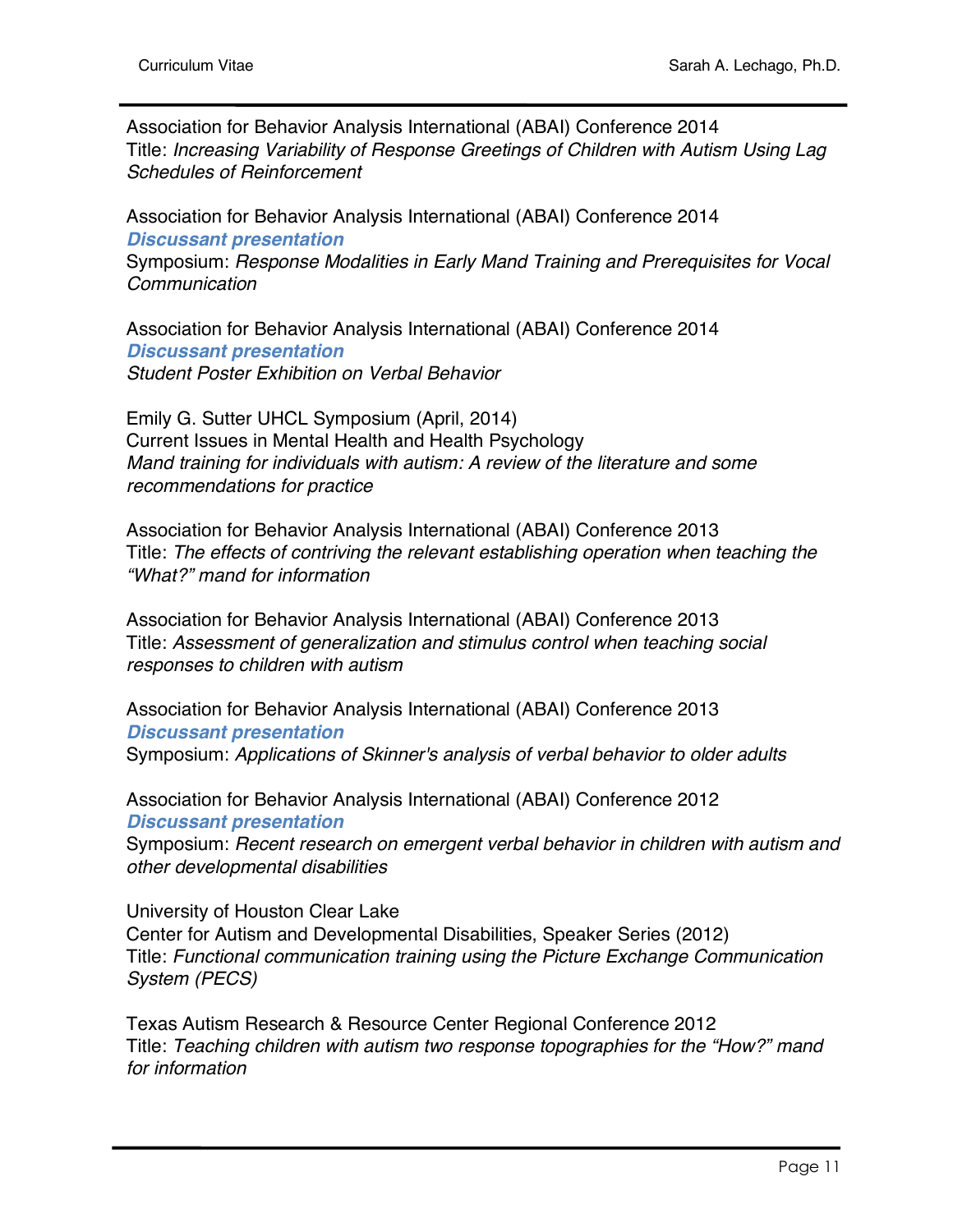Association for Behavior Analysis International (ABAI) Conference 2012 Title: *Teaching children with autism two response topographies for the "How?" mand for information*

Association for Behavior Analysis International (ABAI) Conference 2012 Chair and organizer of the symposium Co creator: Jack Michael Outstanding Contributions in Verbal Behavior Award Symposium*: The VB SIG honors Jack Michael*

Texas Association for Behavior Analysis Regional (TxABA) Conference 2012 Title: *The assessment of generalization and stimulus control in social skills training for children with autism.* 

Association for Behavior Analysis International (ABAI) Conference 2010 Title: *The effects of multiple exemplar instruction in generating functional interdependence between listener and intraverbal categorization repertoires*

Florida Association for Behavior Analysis Regional (FABA) Conference 2009 Title: *The effects of multiple exemplar instruction in generating functional interdependence between listener and intraverbal categorization repertoires*

Behavior Analysis Association of Michigan (BAAM) Regional Conference 2008 Title: *Generalization of mands for information across establishing operations*

Association for Behavior Analysis International (ABAI) Conference 2007 Title: *Generalization of mands for information across establishing operations*

## *Workshop Presentations*

Lara Academy (Laredo, Texas) (April, 2018) Audience: Parents, teachers, professionals Invited by Families for Autism Support and Awareness (FFASAA) organization Student author and presenter: Michelle Wang Small group training: 11 students from the Behavior Analysis master's program Topic: *Teaching Mands*  **Invited presentation**

University of Houston Clear Lake (Houston, TX) (February 17, 2018) Audience: Parents, teachers, students Hosting Organization: Applied Behavior Analysis Student Organization (ABASO) Student presenter: Marissa Goodwin and Elizabeth Luna Topic: *Assessing and Treating Problem Behavior*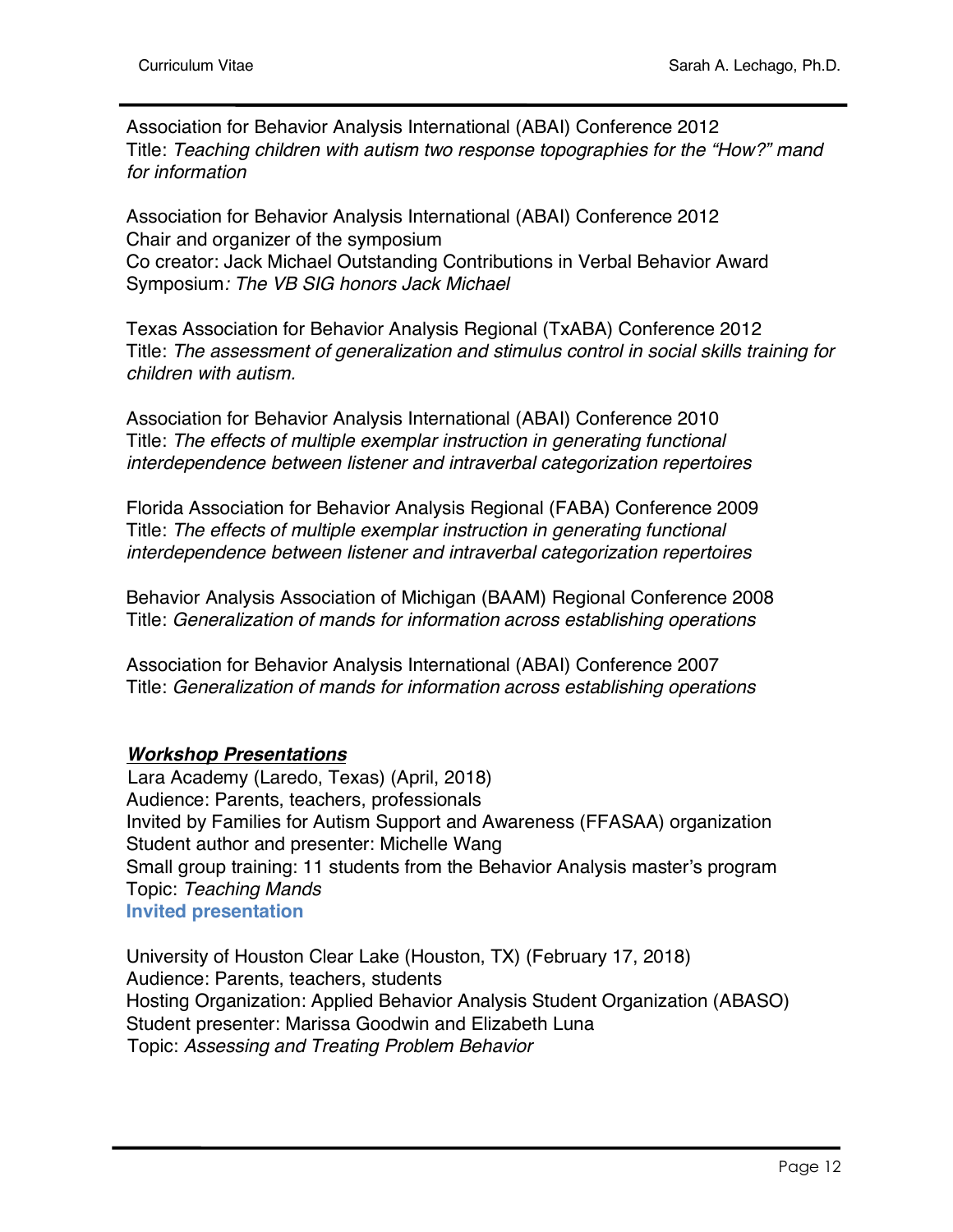University of Houston Clear Lake (Houston, TX) (February 3, 2018) Audience: Parents, teachers, students Hosting Organization: Applied Behavior Analysis Student Organization (ABASO) Student presenter: Landon Cowan and Fernanda Oda Topic: *Teaching Children to Ask For What They Want*

Westview School (Houston, TX) (October, 2017) Audience: Teacher, staff, parents Hosting Organization: Westview School Presenter: Sarah Lechago, Ph.D., BCBA-D Topic: *Assessing and Treating Problem Behavior* **Invited presentation**

University of Houston Clear Lake (Houston, TX) (February, 2017) Audience: Parents, teachers, students Hosting Organization: Applied Behavior Analysis Student Organization (ABASO) Student presenter: Kelsey Campbell and Jennifer Reece Topic: *Teaching Children to Mand*

University of Houston Clear Lake (Houston, TX) (October, 2016) Audience: Parents, teachers, students Hosting Organization: Applied Behavior Analysis Student Organization (ABASO) Student presenter: Rachel Jackson & Brittany Zey Topic: *Understanding and Managing Challenging Behavior – treatment*

University of Houston Clear Lake (Houston, TX) (April, 2016) Audience: Parents, teachers, students Hosting Organization: Applied Behavior Analysis Student Organization (ABASO) Student presenter: Lisa Rettig Topic: *Understanding and Managing Challenging Behavior – assessment*

F.S. Lara Academy (Laredo, Texas) (May, 2015) Audience: Parents, teachers, professionals Invited by Families for Autism Support and Awareness (FFASAA) organization Student author and presenter: Samantha Cordova Small group training: 9 students from the Behavior Analysis master's program Topic: *Preference Assessments, Building Rapport, and Teaching Compliance*

University of Houston Clear Lake (Houston, TX) (April, 2015) Audience: Parents, teachers, students Hosting Organization: Applied Behavior Analysis Student Organization (ABASO) Student presenter: Danielle Dupuis Topic: *Teaching Conversation*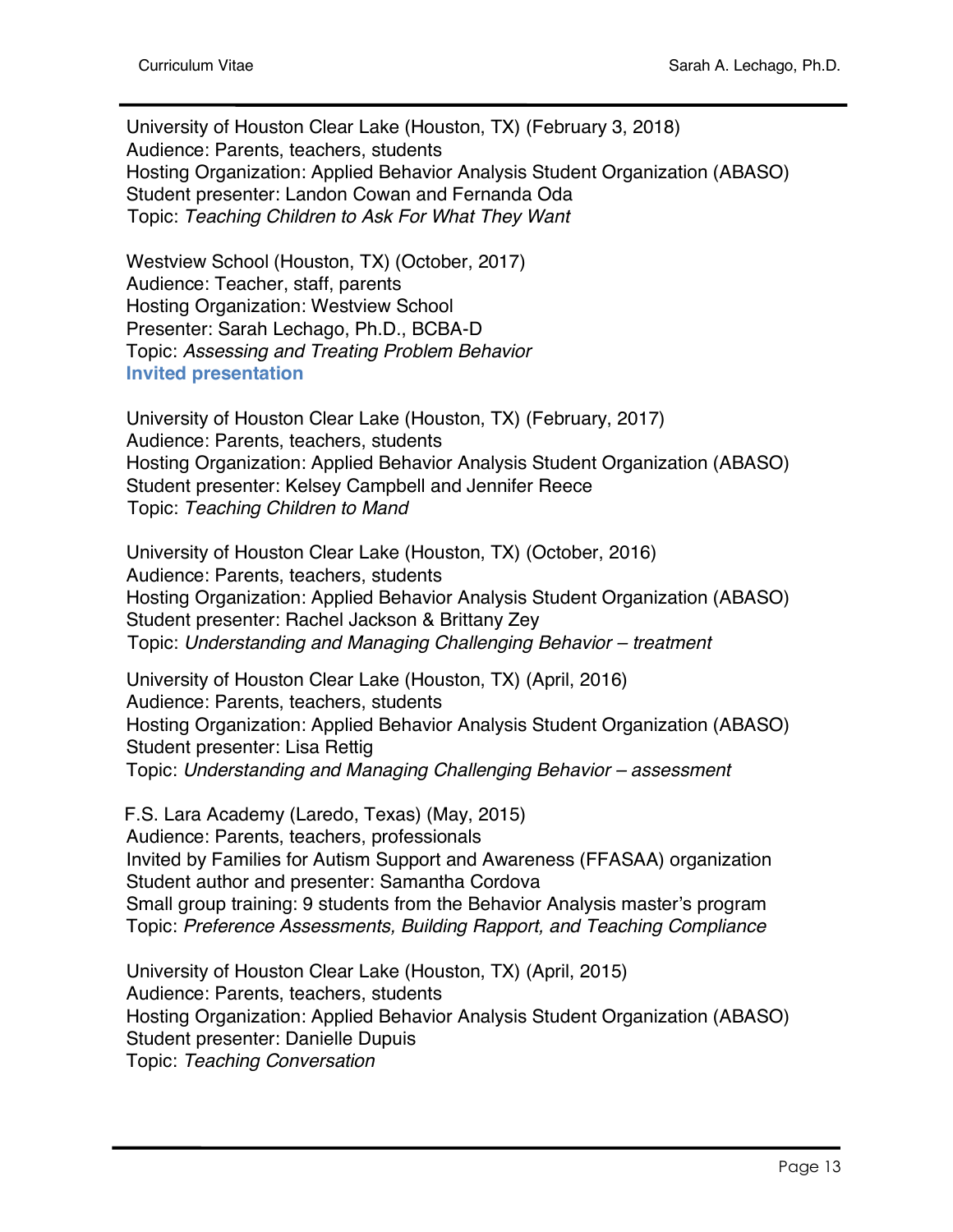University of Houston Clear Lake (Houston, TX) (January, 2015) Audience: Parents, teachers, students Hosting Organization: Applied Behavior Analysis Student Organization (ABASO) Student presenter: Courtney Laudont Topic: *Teaching Mands for Information*

University of Houston Clear Lake (Houston, TX) (September, 2014) Audience: Parents, teachers, students Hosting Organization: Applied Behavior Analysis Student Organization (ABASO) Student presenter: Kally Luck Topic: *Teaching Mands* 

University of Houston Clear Lake (Houston, TX) (February, 2014) Audience: Parents, teachers, students Hosting Organization: Applied Behavior Analysis Student Organization (ABASO) Student presenter: Tarah Bowser Topic: *Teaching Compliance* 

Florida State University (Panama City, FL) (2010) Audience: Bacot Academy employees Topic: *Conducting stimulus preference assessments*

### *Poster Presentations*

Texas Association for Behavior Analysis Regional Conference 2019 Title: *The effects of audience gender on gender biased verbal behavior and selfediting.*

Texas Association for Behavior Analysis Regional Conference 2019 Title: *Manipulation of Antecedent Variables to Increase Variability of Mand Frames*

Texas Association for Behavior Analysis Regional Conference 2019 Title: *The effects of echoic responding during receptive training in teaching feature, function, and class to children with autism.*

Texas Association for Behavior Analysis Regional Conference 2019 Title: *The effects of English and Spanish instructional training sequences and language preference on the acquisition of conditional discriminations in children with autism spectrum disorder.*

Texas Association for Behavior Analysis Regional Conference 2018 Title: *The Effects of Treatment Integrity Errors on Skill Acquisition During Discrete Trial Instruction*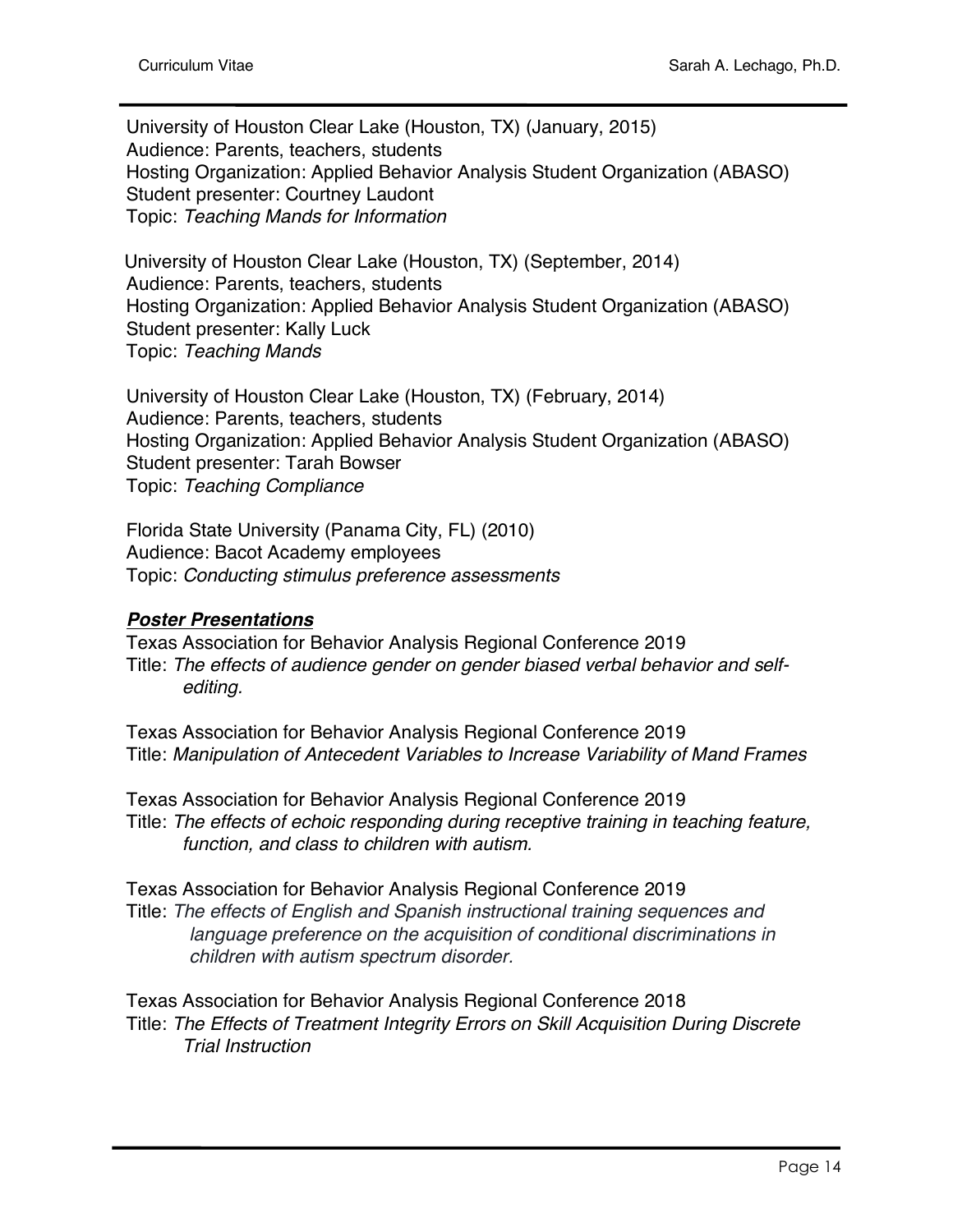Texas Association for Behavior Analysis Regional Conference 2018 Title: *Teaching Discriminated Manding to a Child with Autism Using the PECS™*

Texas Association for Behavior Analysis Regional Conference 2018 Title: *Establishing Differential Antecedent Control Between Mands for Items and Mands for Help*

Texas Association for Behavior Analysis Regional Conference 2018 Title: *The Effects of Textual and Verbal Prompts on the Self-Evaluation and Clinical Performance of Graduate Therapists During Caregiver Training Sessions*

Texas Association for Behavior Analysis Regional Conference 2017 Title: *Teaching the "Why?" Mand for Information to Children with Autism Spectrum Disorder*

Texas Association for Behavior Analysis Regional Conference 2016 Title: *Comparison of Mand Training and Other Strategies to Teach Foreign Language*

Texas Association for Behavior Analysis Regional Conference 2016 Title: *Effects of Praise on Acquisition, Generalization, and Maintenance of Mands*

Texas Association for Behavior Analysis Regional Conference 2015 Title: *Transferring Stimulus Control in Teaching Mands to Older Adults with Dementia*

Texas Association for Behavior Analysis Regional Conference 2015 Title: *Comparing Two Methods to Teach Stimulus Features to Children with Autism*

Texas Association for Behavior Analysis Regional Conference 2015 Title: *The Effects of Echoic Responding During Receptive Training in Teaching Feature, Function, and Class*

Association for Behavior Analysis International Conference 2014 Title: *Teaching Children With Autism to Derive Rules*

Association for Behavior Analysis International Conference 2014 Title: *Using Stimulus Equivalence to Teach Face and Relationship Recognition to Older Adults With Dementia*

Texas Association for Behavior Analysis Regional Conference 2014 Title: *Evaluating Prompting Procedure to Teach "Wh" Questions to Children With Autism Spectrum Disorders*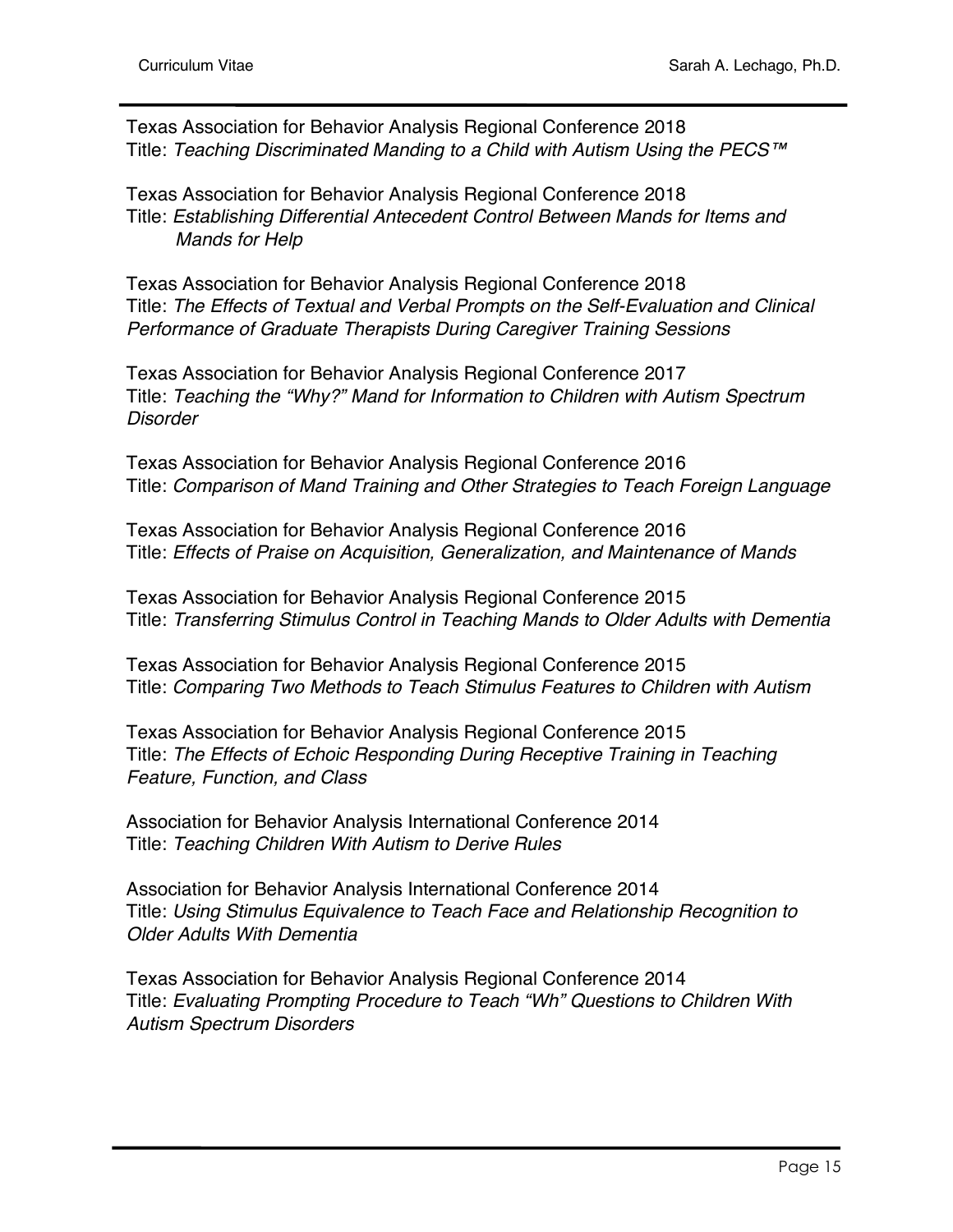Texas Association for Behavior Analysis Regional Conference 2013 Title: *Using lag schedules of reinforcement to increase variability in greeting responses in children with autism*

Texas Association for Behavior Analysis Regional Conference 2013 Title: The effects of contriving the relevant establishing operation when teaching the "What?" mand for information.

Texas Association for Behavior Analysis Regional Conference 2012 Title: *Generalization of social behaviors following video modeling with and without role-play*

Texas Association for Behavior Analysis Regional Conference 2012 Title: *A comparison between real time remote supervision and in vivo supervision techniques in direct care staff* 

Texas Association for Behavior Analysis Regional Conference 2012 Title: *Examination of the efficiency of procedural sequencing to teach expressive and receptive feature, function, and class in children with autism*

Texas Association for Behavior Analysis Regional Conference 2012 Title: *Teaching children with autism to wait using a Time Timer™* 

Texas Autism Research & Resource Center Regional Conference 2011 Title: *The effects of embedding autoclitic frames in multiple-exemplar instruction on the relation between listener and intraverbal categorization repertoires*

# **EDITORIAL EXPERIENCE**

# **Board of Editors**

Behavior Analysis: Research and Practice Board of Editors: May 2015 - present

Journal of Applied Behavior Analysis Board of Editors: 2016 -2019; 2014 - 2015 Associate Editor mentoring program: Fall 2016-Spring 2018 (AE Mentor: Eileen Roscoe, Ph.D., BCBA-D) Guest Associate Editor: Spring 2018 - present

The Analysis of Verbal Behavior Board of Editors: 2016-2019; 2009-2015 Guest Associate Editor: 2010-present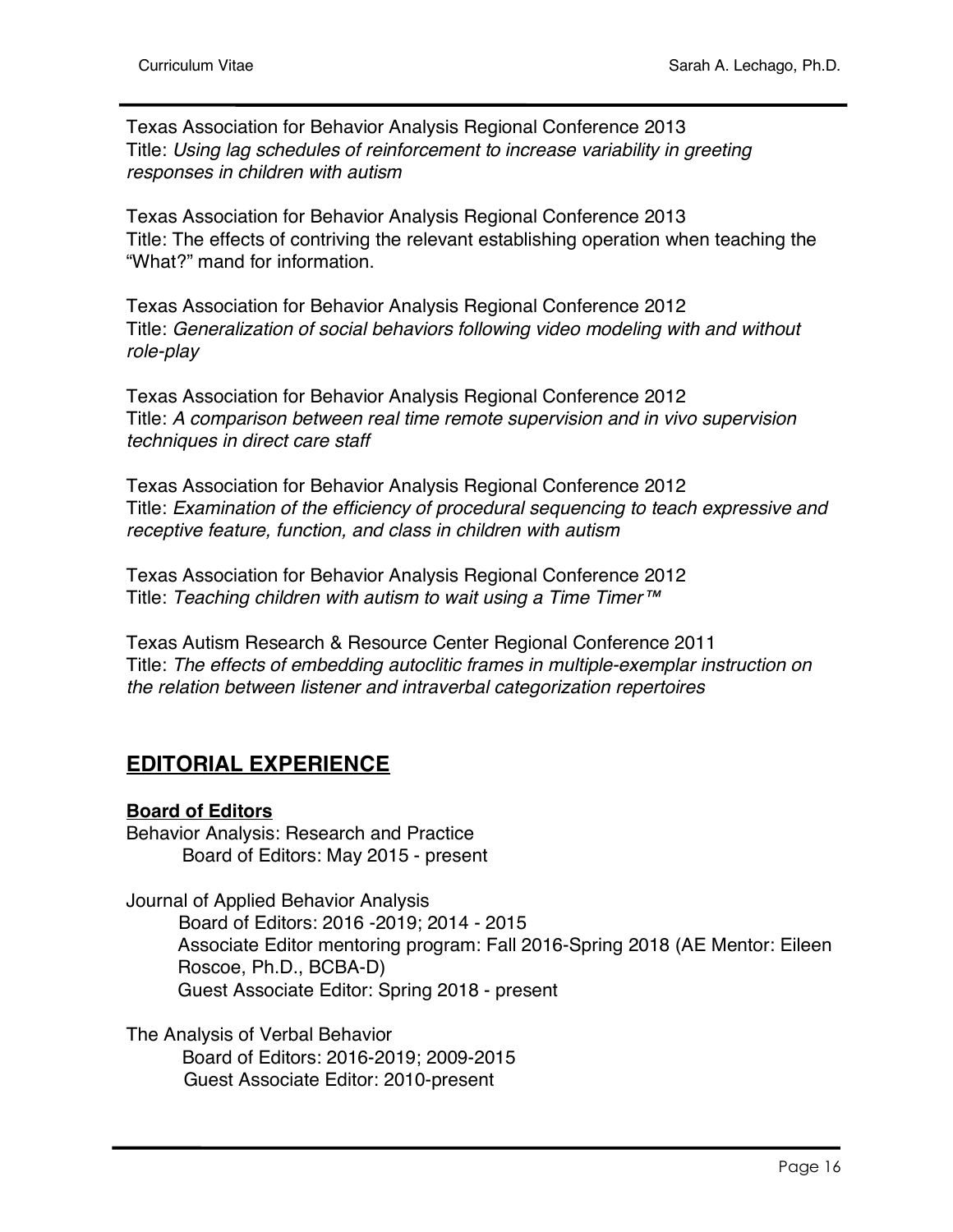## **Guest Reviewer**

Journal of Experimental Analysis of Behavior Behavior Analysis in Practice The Analysis of Verbal Behavior Journal of Applied Behavior Analysis European Journal of Behavior Analysis Behavioral Interventions Psychological Record The Behavior Analyst Education and Treatment of Children Journal of Behavior Assessment and Intervention for Children

### **Book Proposal Reviewer**

Book Proposal Review **(invited)** (January 2015) Title: Understanding Behavior: Behavior, Culture, and Evolution (3rd ed.) by William Baum Requested by Wiley-Blackwell to review the book proposal for the purpose of offering Dr. Baum a contract to complete this book

### **Grant Reviewer**

*US Department of Defense* Improving the Performance of Landmine-Detection Rats (2015) **(invited)**

Assessment and Screening of Mating Behavior, Behavioral Phenotype and Genotype in African Giant Pouched Rats (2015) **(invited)**

Camera Rat for Urban Search and Rescue (2011) **(invited)**

# **PROFESSIONAL EXPERIENCE**

### **Faculty Supervisor**

Graduate Assistantships

Endeavor Behavioral Institute (Summer 2019 - present) Avondale House (Fall 2016 - present) UHCL CADD - Connecting the Dots (Fall 2016 present) Pearland Independent School District (Fall 2015 - Spring 2016) UHCL CADD - Verbal Behavior Clinic (Fall 2014 - present)

### **Instructional Faculty**

## **Leadership Education in Neurodevelopmental and Other Related Disabilities (LEND) grant**

U.S. Dept. of Health and Human Services – Health Resources and Services **Administration** 

Maternal and Child Health Bureau – Maternal Child Health Training Program August 2011 - present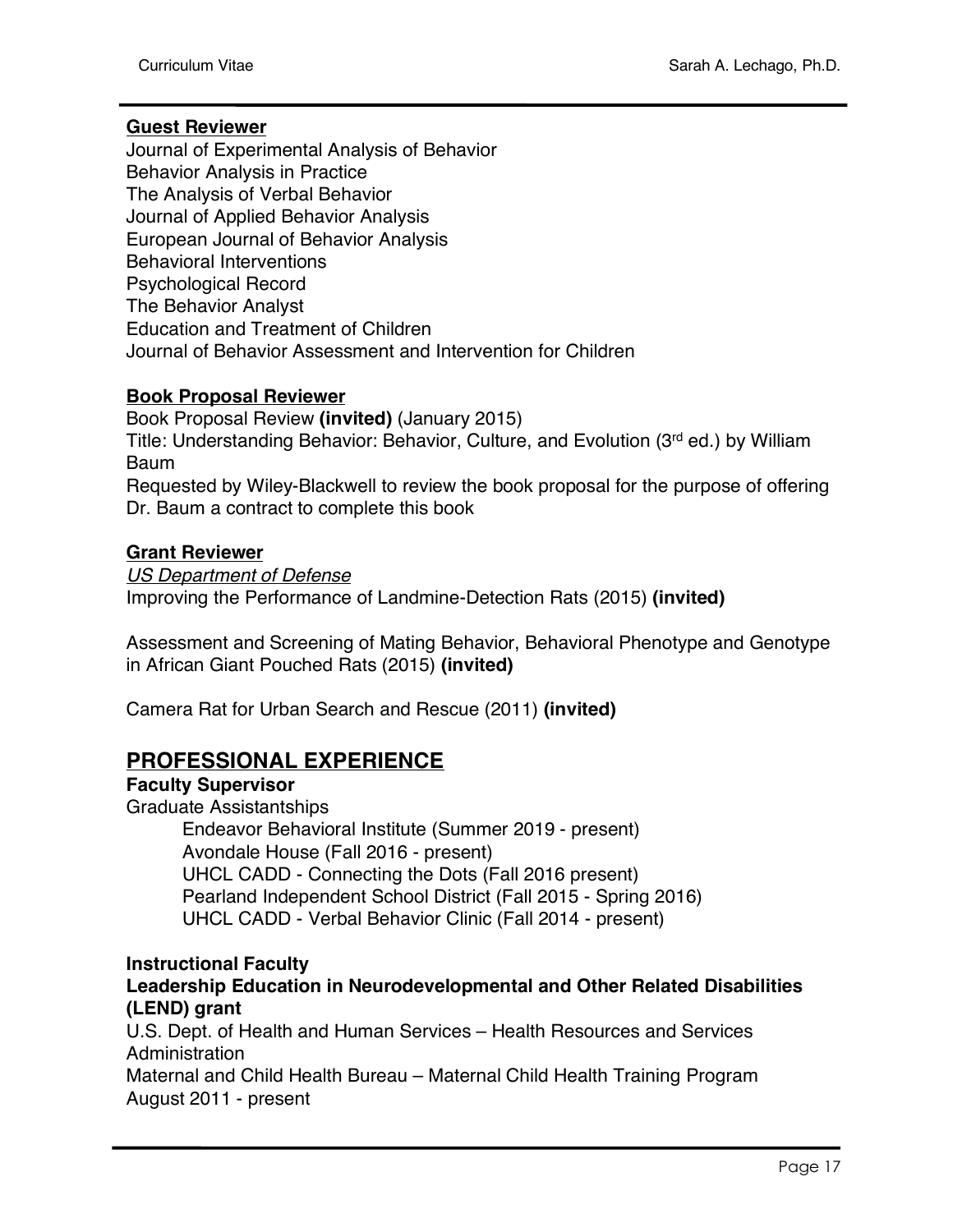# **Faculty Member**

### **Behavior Analysis**

University of Houston Clear Lake (Houston, TX) August 2010 – present

### **Faculty Member**

### **General Psychology and Women's Studies**

University of Houston Clear Lake (Houston, TX) August 2010 – August 2013

## **Co-Director**

# **UHCL, Center for Autism and Developmental Disabilities Connecting the Dots (CTD)**

University of Houston Clear Lake (Houston, TX) June 2016 – present

## **Director**

### **UHCL, Center for Autism and Developmental Disabilities Verbal Behavior Clinic (VBC)**

University of Houston Clear Lake (Houston, TX) January 2011 – present

### **Director**

# **UHCL, Center for Autism and Developmental Disabilities VBC telehealth caregiver-training program (VBC-T)** University of Houston Clear Lake (Houston, TX)

June 2018

## **Director and Supervisor**

## **Verbal Behavior Research Lab (VBRL)**

University of Houston-Clear Lake (Houston, TX) September 2010

# **Faculty Member**

## **Department of Psychology**

Florida State University (Panama City, FL) July 2008 – August 2010

## **Director**

# **Early Childhood Autism Program (ECAP)** Florida State University (Panama City, FL)

August 2008 – August 2010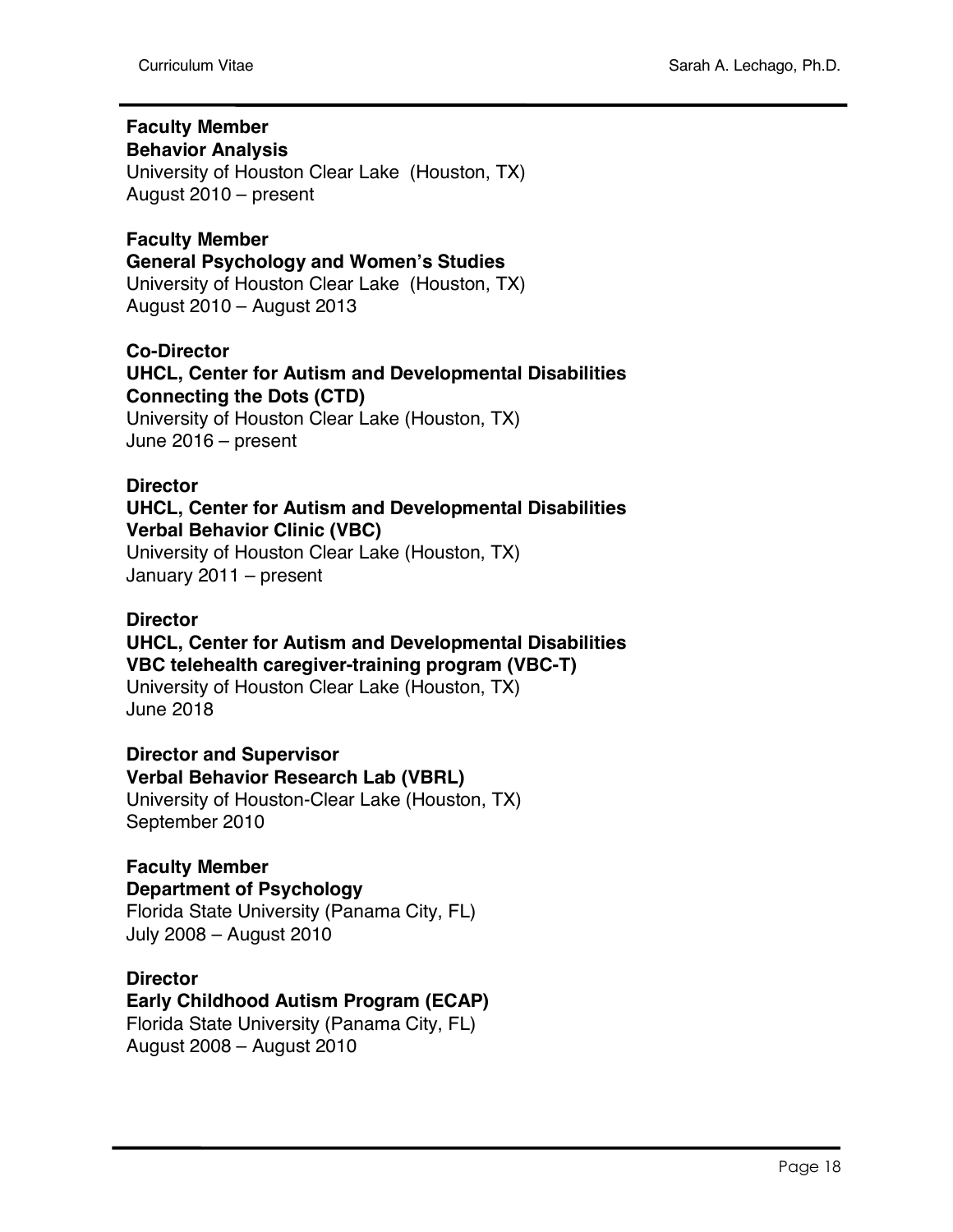### **Undergraduate Advisor**

Western Michigan University (Kalamazoo, MI) August 2007 – April 2008 Supervisor: Tina Mason-Hall, Ph.D.

### **Graduate Therapist/Peer Supervisor**

WMU Center for Autism (Kalamazoo, MI) Parent Training and Problem Behavior/Diagnostic Clinics January 2005 - August 2006 Supervisors: James E. Carr, Ph.D. and Linda A. LeBlanc, Ph.D.

### **Early Intervention Specialist**

Mental Health Mental Retardation Authority, Infants Program, Early Childhood Intervention (Houston, TX) July 2000 - July 2004 Supervisor: Anna Venable, M.A.

## **Service Coordinator**

Mental Health Mental Retardation Authority, Infants Program, Early Childhood Intervention (Houston, TX) July 2000 - July 2004 Supervisor: Anna Venable, M.A.

# **Service to the University**

**Faculty Mentoring Committee** (June 2019 – present) University of Houston-Clear Lake (Houston, TX) Faculty committee member and mentor Mentor junior faculty toward promotion and tenure

## **Promotion and Tenure Evaluations**

University of Houston Clear Lake (Houston, TX) Faculty committee member Evaluate faculty progress toward tenure for pre-tenure faculty members

## **2019**

Committee chair Program: Marriage and Family Counseling Faculty member: Emily Fessler, Ph.D.

Committee member Program: School Psychology and Health Service Psychology Faculty member: Gerald Gill Strait, Ph.D.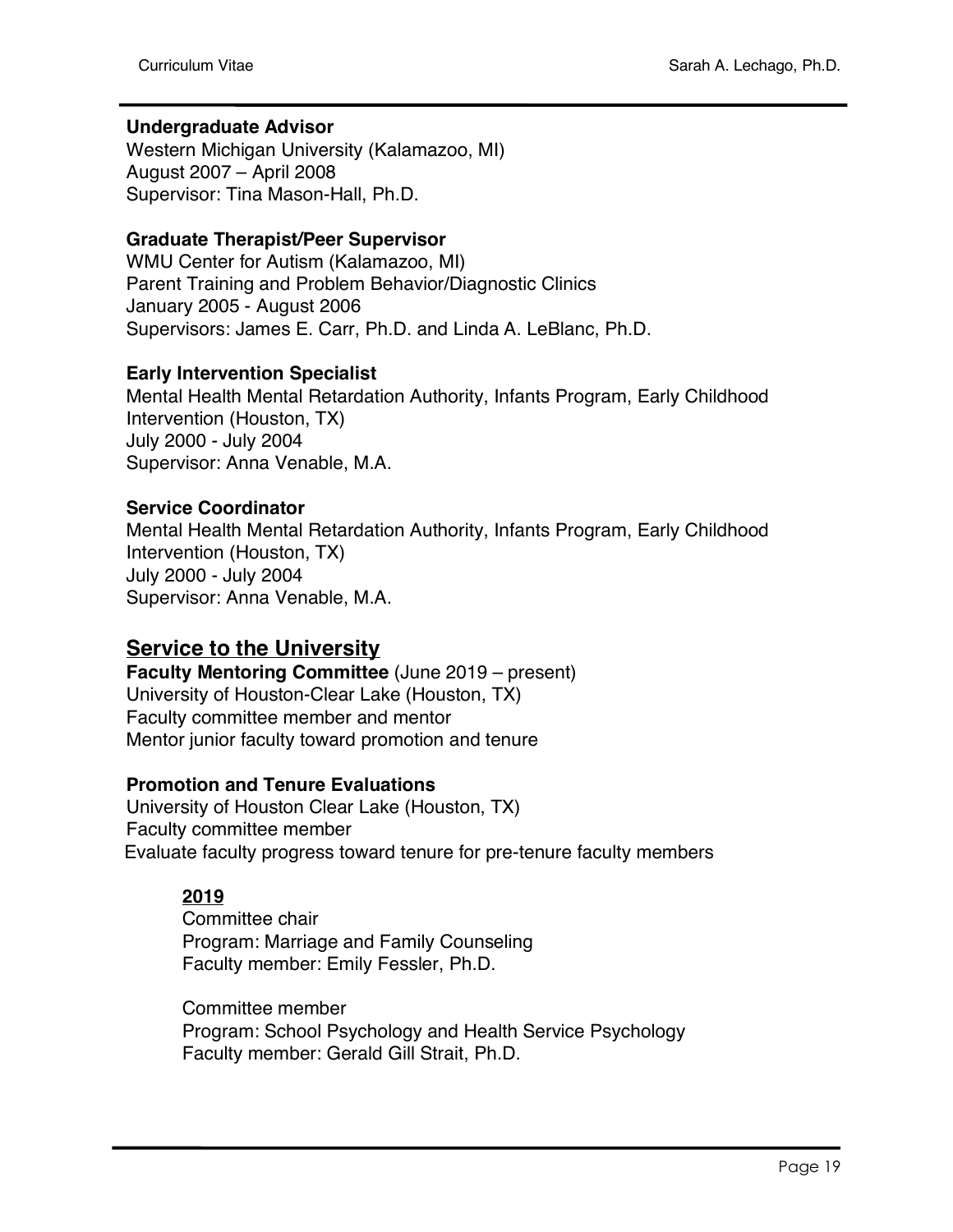## **2018**

Program: Marriage and Family Counseling Faculty member: Matthew Brown, Ph.D.

### **Faculty 3rd Year Evaluations**

University of Houston Clear Lake (Houston, TX) Faculty committee member Evaluate faculty progress toward tenure for pre-tenure faculty members

## **2017**

Program: Marriage and Family Counseling Faculty member 1: Afshana Haque, Ph.D. Faculty member 2: Emily Fessler, Ph.D.

### **2018**

Program: Psychology Faculty member: Steven Sutherland, Ph.D.

Program: Nursing Faculty member: Karen Alexander, Ph.D.

Program: School Psychology and Health Service Psychology Faculty member: Gerald Gill Strait

## **Women in Punk (Fall Semester 2016)**

University of Houston Clear Lake (Houston, TX) Chair of art display Recruited local artist and professor of folklore to present his display and learning space of paraphernalia of women in punk rock Artists and curators: David Ensminger, Heather Johnson

## **Faculty Senate (2014 - 2015)**

Faculty Senator University of Houston Clear Lake (Houston, TX)

## **Faculty Senate Research Committee (2014 - 2015)**

Committee member University of Houston Clear Lake (Houston, TX)

### **Shared Governance Facilities and Support Services Committee (2014 -2015)**

Committee member University of Houston Clear Lake (Houston, TX)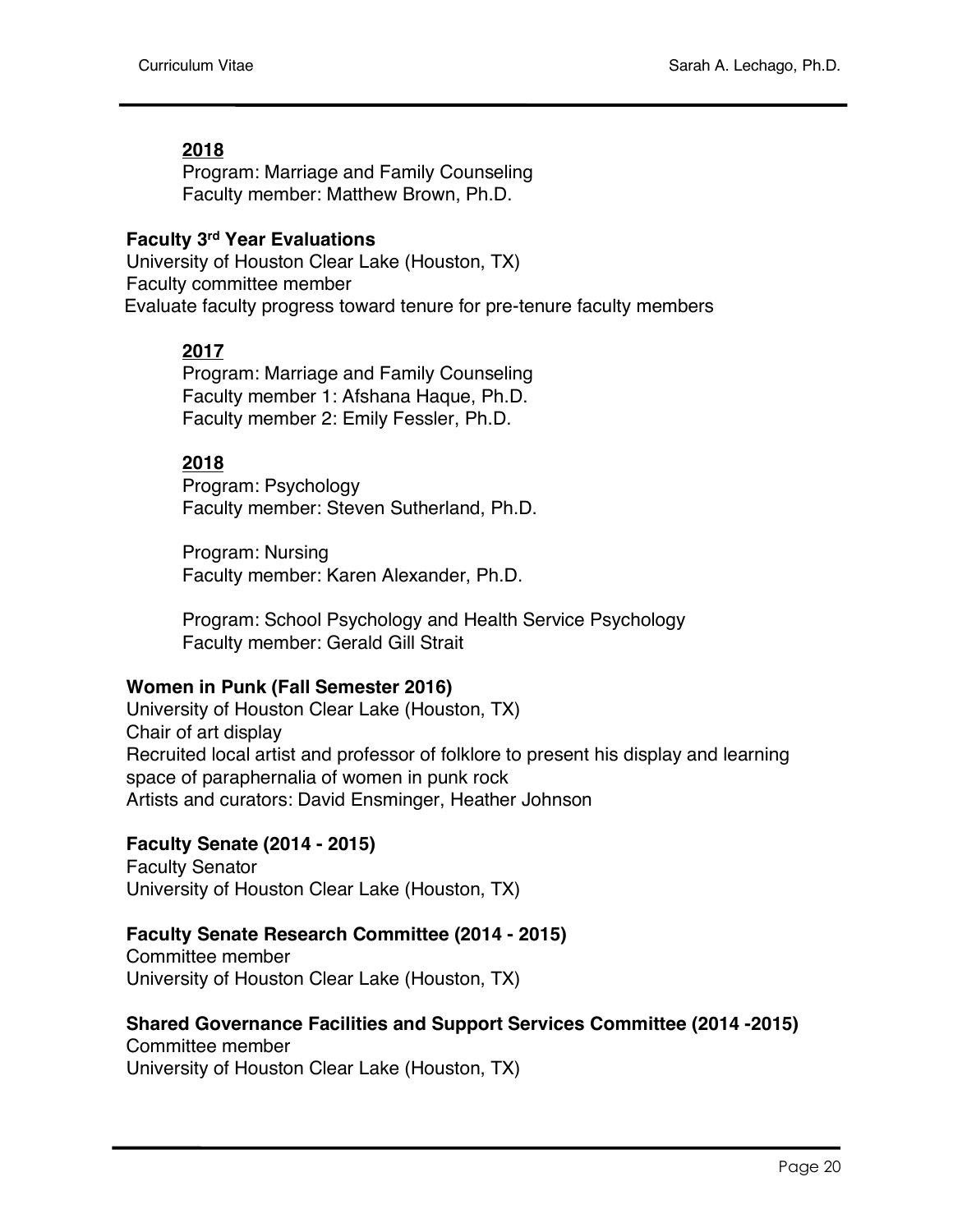## **Scholarship Committee (2013 - 2017)**

Committee Member University of Houston Clear Lake (Houston, TX)

## **Faculty Search Committee Member**

Assistant Professor of Psychology (Applied Cognitive Psychology, Human Factors) (2012 - 2013) Search committee chair: S. Camille Peres, Ph.D.

Assistant Professor of Psychology (Applied Cognitive Psychology, Human Factors) 2 positions (2013 - 2014) Search committee chairs: Amanda Johnston, Ph.D. & Robert Bartsch, Ph.D.

**Faculty mentoring program (Stage 1) Faculty mentor (2014 - 2015)** University of Houston Clear Lake (Houston, TX)

#### **Annual Student Conference for Research and Creative Arts (2011 - 2014)** Research Evaluator University of Houston Clear Lake (Houston, TX)

**Committee Member (2011 – January 2017) Committee for the Protection of Human Subjects (CPHS)**

University of Houston Clear Lake (Houston, TX)

**Committee Member (2010 - present) Institutional Animal Care and Use Committee (IACUC)** University of Houston Clear Lake (Houston, TX)

## **Faculty Student Organization Advisor (2010 - present)**

UHCL Association for Behavior Analysis Student Organization (ABASO) (Houston,TX)

# **Service to My Field**

### **Advisory Director (February 2019-February 2020) Empower Behavioral Health, LLC**

Provide consultation on clinical and research matters on a quarterly and as needed basis.

## **Advisory Member (January 2019-January 2020) Endeavor Behavioral Institute, LLC**

Provide consultation on clinical and research matters on a monthly basis.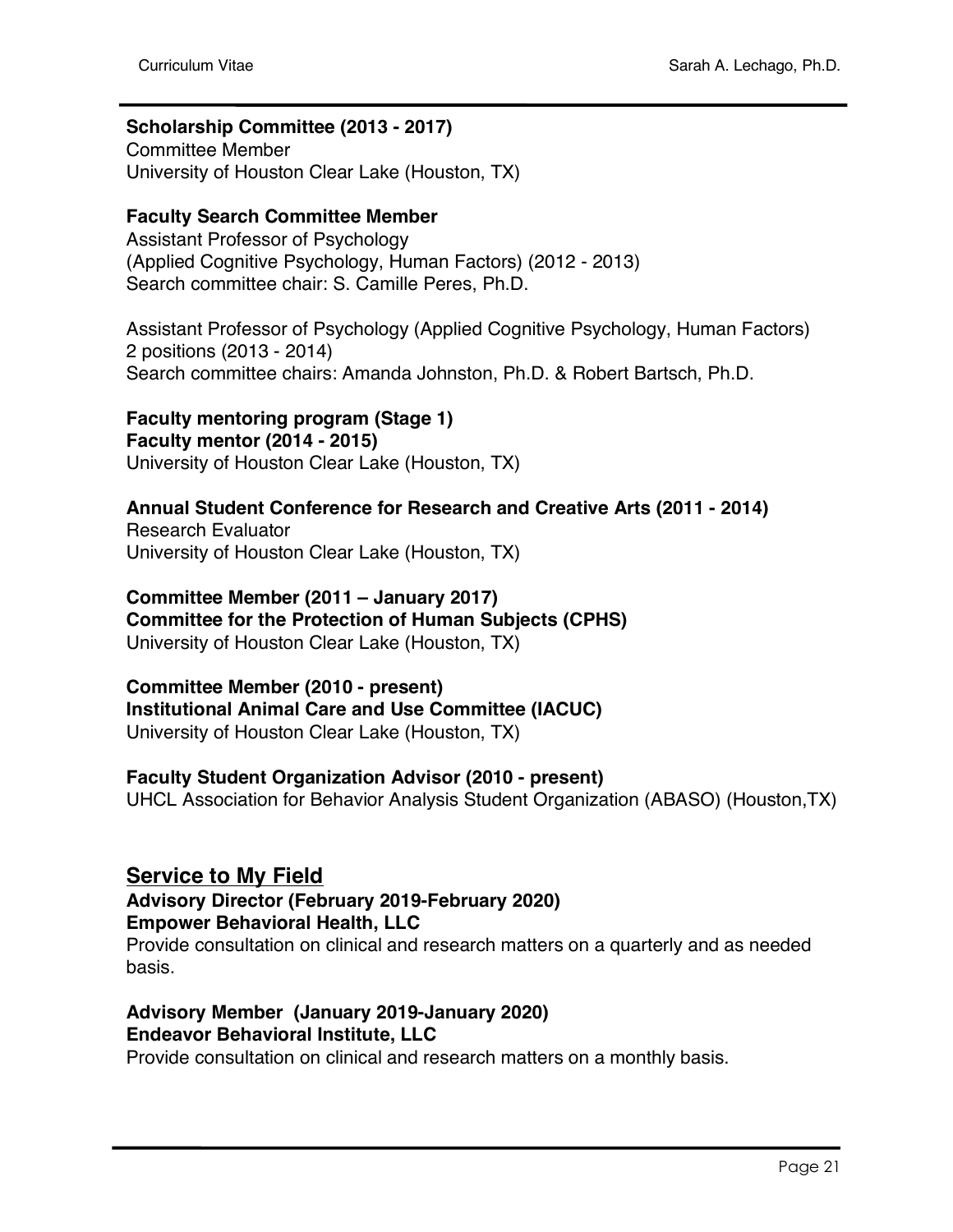### **Program Area Co-Coordinator in Verbal Behavior (May 2018-May 2022) Association for Behavior Analysis International (ABAI)**

Review presentation and poster submissions in the area of Verbal Behavior for the ABAI annual convention. Responsible for selecting and scheduling presentations and for finding and inviting the B.F. Skinner Lecturer, in the Verbal Behavior area for the ABAI convention.

**Invited appointment**

### **School Consultation (December 14th - December 15th, 2017)**

Garden Academy - West Orange, New Jersey

Provide on-site observation, interviews, and consultation with staff Develop follow-up report of site visit and recommendations Consultation focus: feedback mechanisms, clinical meeting structures **Invited consultation**

### **Behavior Analyst Certification Board (BACB) Invited appointment Behavior Analysis Certification Board - Littleton, Colorado**

Subject Matter Expert, Testing and Accreditation Department BCBA Item Writing Committee (January 1, 2019 – December 31, 2020)

Subject Matter Expert, Code Compliance (Appointed September, 2016)

Subject Matter Expert, Behavior Certified Behavior Analysis (BCBA) Exam Content Specialist

July, 2018 - Four-day workshop to review the BCBA exam August, 2014 - Two-day workshop to translate and review Spanish version of BCBA exam

#### **Behavior Analysis Accreditation Board Site Visitor (Certified April, 2016) Invited appointment**

Association for Behavior Analysis International (ABAI) Conduct site visits to university programs in behavior analysis to determine whether they qualify for ABAI accreditation Accreditation Administrator: Erick M. Dubuque, Ph.D., BCBA-D, LBA

Rutgers University - New Jersey (October, 2019) ABAI accreditation site visit Co-evaluator: Iser DeLeon, Ph.D., BCBA-D

McNeese University - Lake Charles, LA (March, 2013) ABAI accreditation site visit Co-evaluator: Dorothea Lerman, Ph.D., BCBA-D, LBA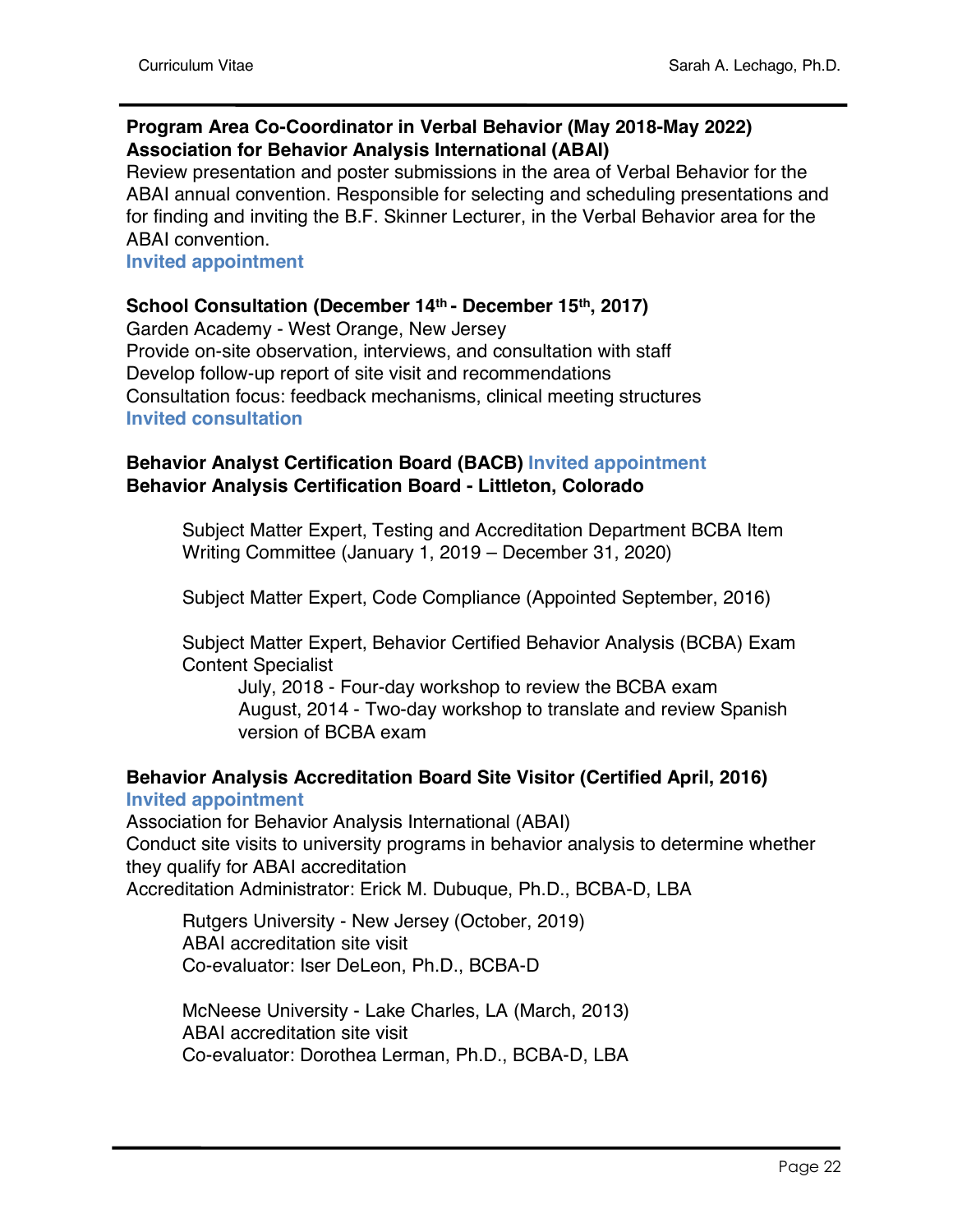# **Thesis and Dissertation Committee Member**

#### **Thesis Committee Member**

Thesis title: *The effects of audience gender on gender biased verbal behavior and self-editing.* (Defense: May, 2019) Student: Fernanda Oda **Committee Chair: Sarah Lechago, Ph.D., BCBA-D, LBA** University of Houston Clear Lake (Houston, TX)

Thesis title: *Using Precursor Assessment to Inform Treatment of Pica Maintained by Automatic Reinforcement.* (Defense: May, 2017) Student: Lisa Rettig Committee Chair: Jennifer Fritz, Ph.D., BCBA-D, LBA University of Houston Clear Lake (Houston, TX)

Thesis title: *Effectiveness of diaphragmatic breathing on decreasing escape maintained problem behavior.* (Defense: April, 2016) Student: Lauren Phillips Committee Chair: Jennifer Fritz, Ph.D., BCBA-D, LBA University of Houston Clear Lake (Houston, TX)

### **Dissertation Committee Member (Defense: July, 2012)**

LAHMIEI (Aprendizagem Humana Multimidia Interativa Ensino Informatizado) *English translation: Human Learning, Multimedia, and Computer-Based Teaching Laboratory*

Dissertation title: Treino de ouvinte e a relação entre tatos e mandos como protocol experimental para a aquisição de regras simples

*English translation: Listener training and the relation between mands and tacts as an experimental protocol for the acquisition of simple rules*

Student: Jonas Gambas Committee Chair: Celso Goyos, Ph.D. Universidade Federal de São Carlos (São Carlos, Brazil)

### **Texas Association for Behavior Analysis (TxABA)**

**Past-President** May 1, 2019 - April 30, 2020

**President**  June 10, 2017 - April 30,2019

## **Student Research Poster Competition Judge**

Texas Association for Behavior Analysis (TxABA 2011 Conference, Galveston, TX)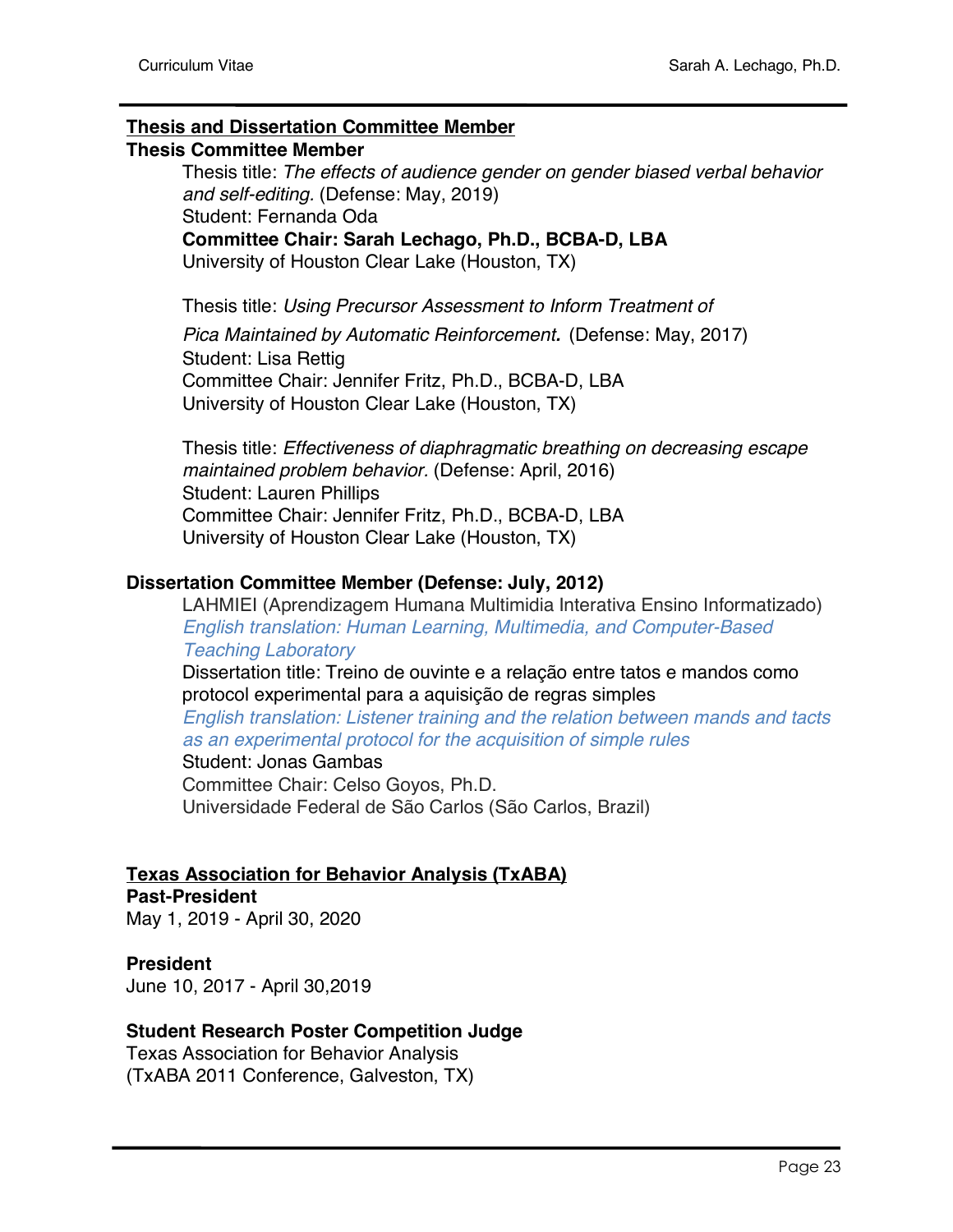### **James Kopp Memorial Scholarship competition co-chair**

(TxABA 2012 Conference, Austin, TX; TxABA 2013 Conference, Fort Worth, TX)

### **General Track Chair**

(TxABA 2012 Conference, Austin, TX; TxABA 2013 Conference, Fort Worth, TX; TxABA 2014 Conference, San Antonio, TX; TxABA 2015 Conference, Houston, TX; TxABA 2016 Conference, Forth Worth, TX; TxABA 2017 Conference, Austin, TX)

#### **Student Research Poster Competition Chair**

(TxABA 2012 Conference, Austin, TX; TxABA 2013 Conference, Fort Worth, TX; TxABA 2014 Conference, San Antonio, TX; TxABA 2015 Conference, Houston, TX; TxABA 2016 Conference, Forth Worth, TX; TxABA 2017 Conference, Austin, TX)

### **Executive Council Officer**

Re-elected February 2015 Elected February 2012 May 2012 – June 2017

**Chair: Public Relations and Merchandizing Committee**

August 2013 – January 2016

### **Website Manager and Research Proposal Grant Competition Coordinator**

Verbal Behavior - Special Interest Group of ABAI May 2009 – May 2012

### **Executive Director**

Emerald Coast Association for Behavior Analysis (ECABA) Florida State University (Panama City, FL) October 2008 – August 2010

# **Service To The Community & Public Outreach**

Insights with Dick Goldberg – Podcast Guest on the podcast show (September, 2018) Purpose: to discuss autism spectrum disorder (ASD) and its treatment **Invited** 

ABA Inside Track – Podcast Guest on the podcast show (Episode airs November 21, 2018) Purpose: to discuss my research on mands for information **Invited** 

Avondale House and Connexion Research, Houston, TX (August 24, 2017) Participate in a focus research group Purpose: discuss the needs of individuals with autism in the Houston area **Invited**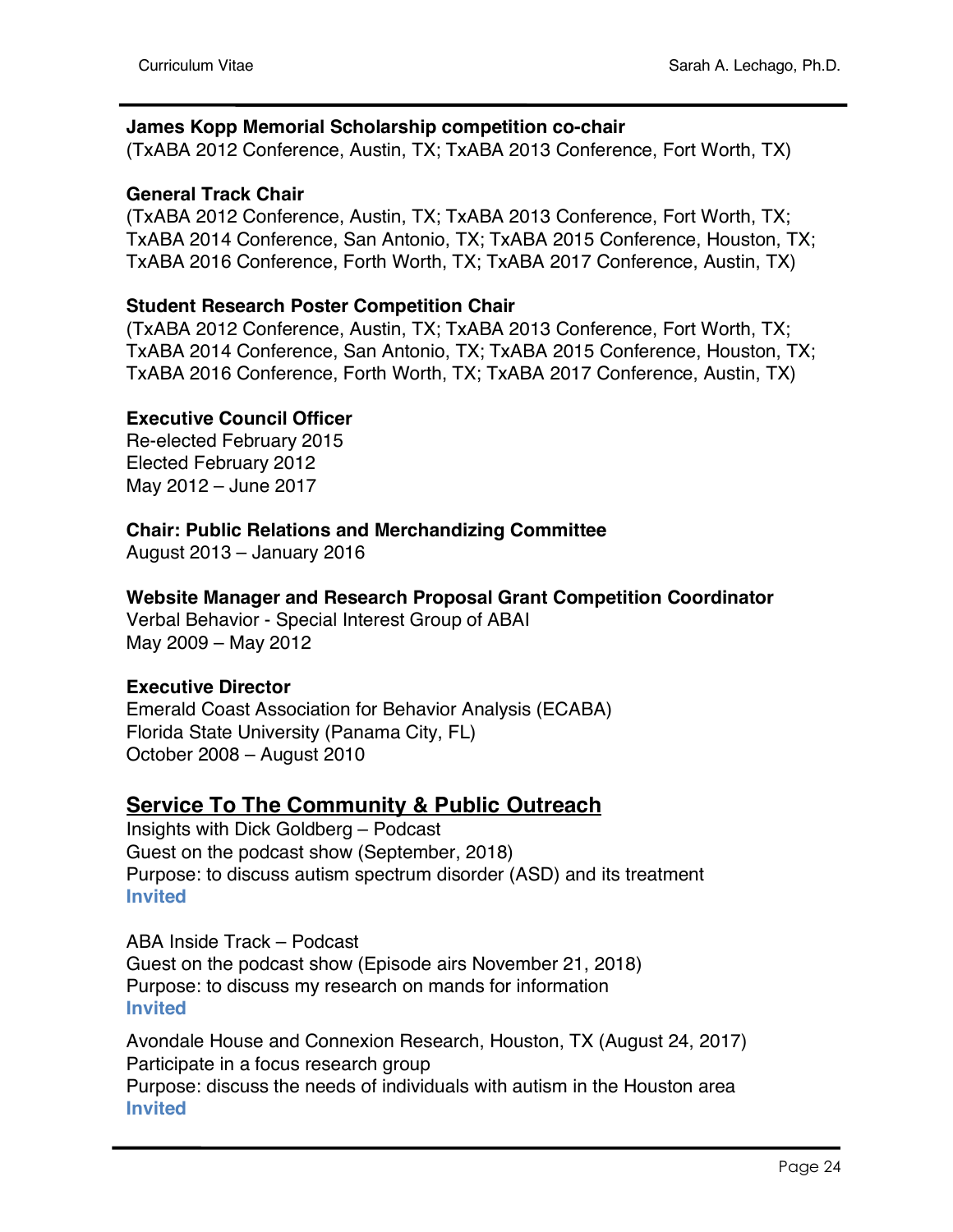1180am ESPN Deportes, Spanish Radio Station, Houston, TX (April, 2015) Live on-air interview in Spanish Discussed and answered questions about autism, autism treatment, behavior analysis, and the UHCL CADD

Autism week 2014 Texas Children's Hospital Autism Fair Represented UHCL Center for Autism and Developmental Disabilities Dissemination of information regarding CADD services to medical community, other professionals and families Behavior Analysis master's program student Kirsten Taylor Sweatt assisted

Channel 13 News WMBB (CBS affiliate) Panama City, FL (February, 2010) Interview about retracted article on autism and vaccinations

# **Membership in Professional Associations**

Texas Association for Behavior Analysis: 2010 - present Association for Behavior Analysis International: 2004 - present ABAI Verbal Behavior Special Interest Group: 2006 - present ABAI Organizational Behavior Management network: 2007- 2009 Florida Association for Behavior Analysis 2008 - 2010 Emerald Coast Association for Behavior Analysis: 2008 – 2010

# **Grants/Awards/Honors**

University Faculty Fellowship Award (2019-2020) University of Houston-Clear Lake **Award: \$5,000 & plaque in Atrium of Bayou Building, UHCL**

Endeavor Behavioral Institute (June, 2019-June 2020) 2 graduate assistantship positions 12-month contracts **Award: \$37, 495.00**

Connecting the Dots Program: UHCL CADD Autism Grant Program - Parent-Directed Treatment Texas Higher Education Coordinating Board Co-PIs: Sarah Lechago, Ph.D., BCBA-D, LBA & Jennifer Fritz, Ph.D., BCBA-D, LBA April, 2019-December, 2020 **Award: \$252, 525** July 1, 2018-June 30, 2020 **Award: \$497,996.00** July 1, 2017-June 30, 2019 **Award: \$430, 269.00** July 19, 2016-June 20, 2018 **Award: \$330,600.00**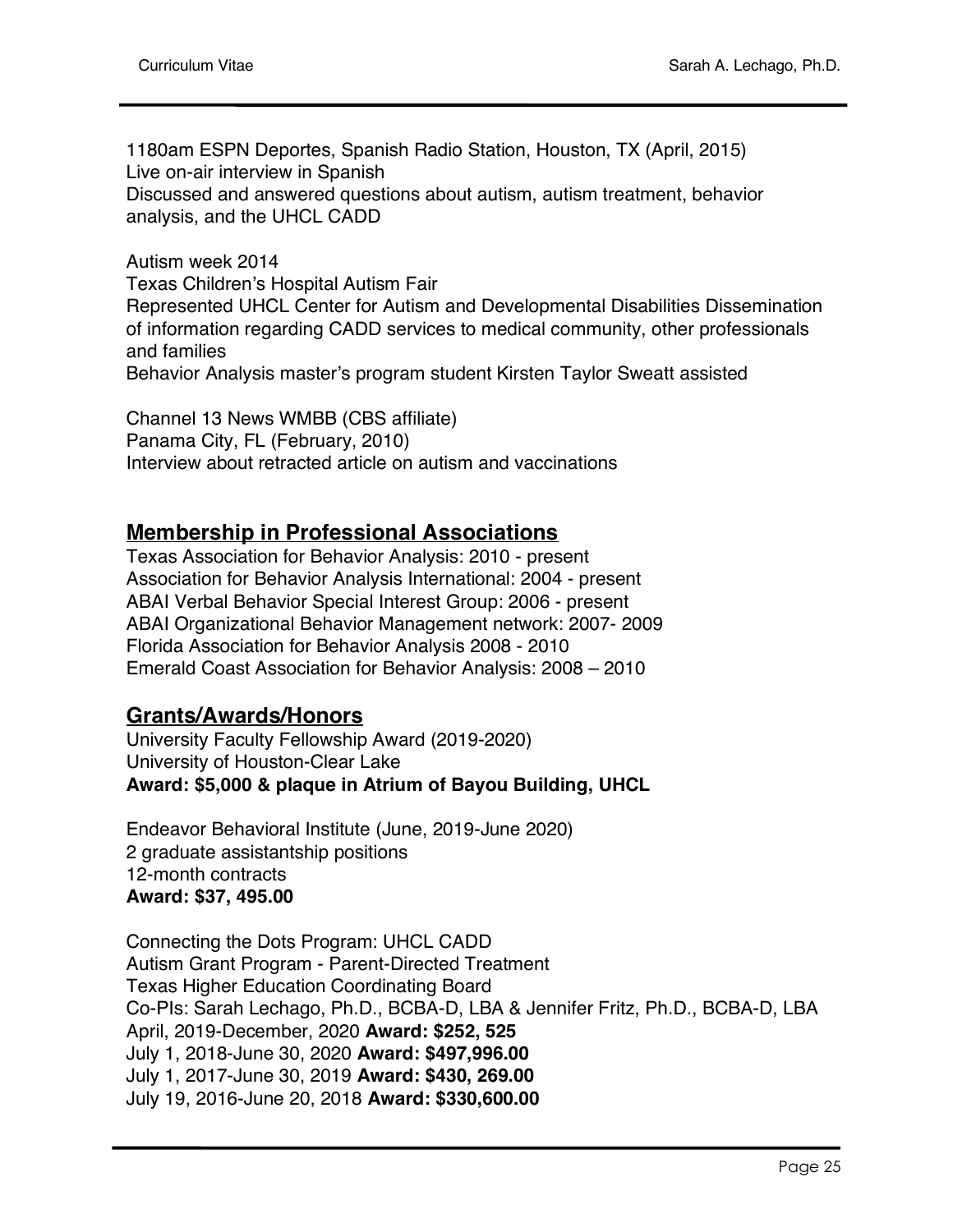Junior Researcher Award (2018) – inaugural year Verbal Behavior Special Interest Group Association for Behavior Analysis International

Clinical Supervisor in Verbal Behavior Award (2018) Verbal Behavior Special Interest Group Association for Behavior Analysis International

Special Education Parent Teacher Association Star Award (April 2018) Clear Creek Independent School District Award for the positive impact of the Connecting the Dots program on families

Million Dollar Club (April 2018) University of Houston-Clear Lake Award for earning in excess of \$1million in grant funding and scholarships

George and Mary Josephine Hamman Foundation UHCL- CADD - Verbal Behavior Clinic 2019 - 2020 **Award: \$20,000.00** 2017 - 2018 **Award: \$20,000.00** 2011 - 2012 **Award: \$10,000.00**

Avondale House non-profit school August 2017 – May 2018 **Award: \$41, 415.00** August 2016 – May 2017 **Award: \$27,609.00**

Verbal Behavior Research Lab - Newsletter Highlight Verbal Behavior Special Interest Group (VB SIG) Newsletter 2015 Association for Behavior Analysis International, VB SIG

Pearland Independent School District (08/25/2014 - 05/25/2015) **Award: \$28,120.00** 

Fred and Mabel R. Parks Foundation (2014 - 2015) **Award: \$10,000.00** UHCL: CADD-Verbal Behavior Clinic

Association for Behavior Analysis International VB SIG Student Research Competition (2008): **First Place** Western Michigan University Research Grant (2007) **Award: \$420.00**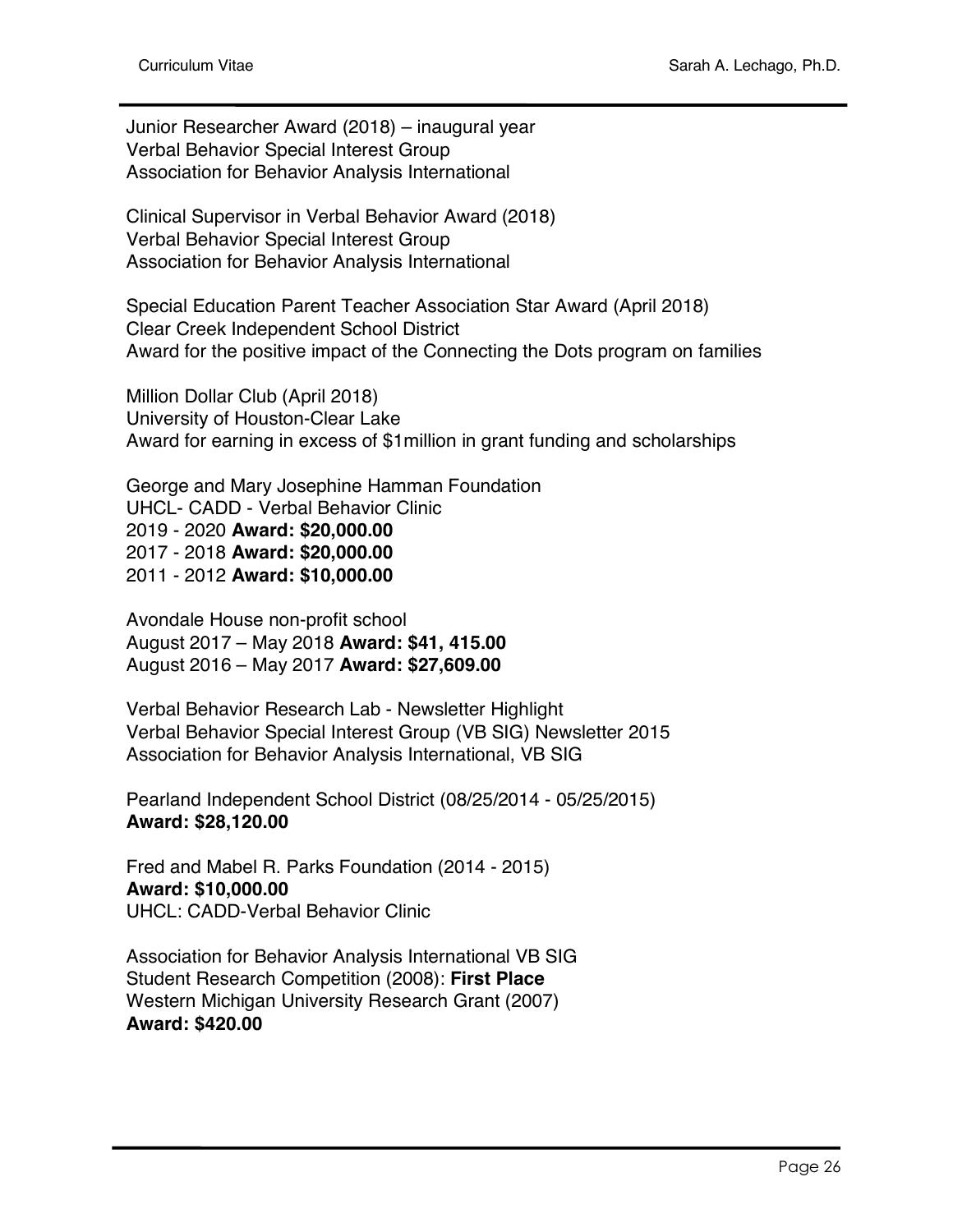# **Nominations & Invitations**

Invitations that I declined: Serve as Associate Editor (declined) European Journal of Behavior Analysis (2018) Editor in Chief: Erik Arntzen, Ph.D.

Co-author the *Verbal Behavior Curriculum* parts 2 & 3 (June 1, 2018) (declined) Invited by: Richard Laitinen, Ph.D., BCBA-D & Gladys Williams, Ph.D., BCBA-D

Serve as Associate Editor (declined) Behavior Analysis in Practice (2017) Editor in Chief: Jonathan Tarbox, Ph.D., BCBA-D

Edit book and contribute chapters (declined) Learning Principles book for undergraduate training (May, 2013) Invited by: Darlene Crone-Todd, Ph.D.

Nominations: President's Distinguished Teaching Award (2017, 2018, 2019) University of Houston-Clear Lake

Clinical Supervisor in Verbal Behavior Award (2017) – inaugural year Verbal Behavior Special Interest Group Association for Behavior Analysis International

Piper Teaching Award nominations (2017, 2011) University of Houston-Clear Lake

# **Student Awards & Honors**

2018 Student research proposal grant competition: **First Place** Association for Behavior Analysis International Verbal Behavior Special Interest Group Student advisee: Christine Romo Proposal title: *The Effects of English and Spanish Instructional Training Sequences and Language Preference on the Acquisition of Conditional Discriminations in Children with Autism Spectrum Disorder*

## **Award: \$250.00**

2016 Innovative Student Research Thesis Grant Association for Behavior Analysis International (ABAI) Society for the Advancement of Behavior Analysis (SABA) Student advisee: Stephanie Smothermon Study title: *Teaching children with autism to talk about private events* **Award: \$1,000.00**